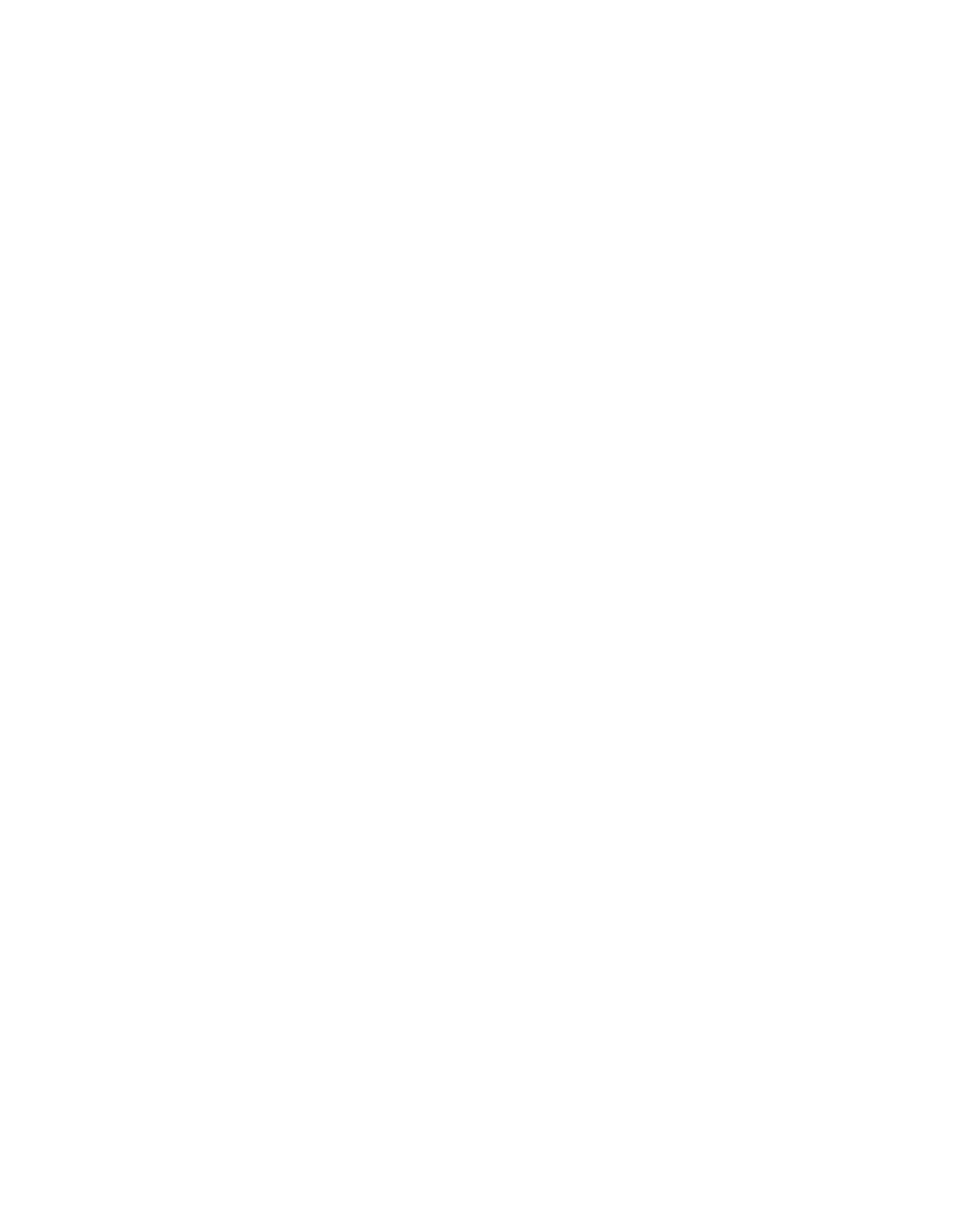## **TABLE OF CONTENTS**

| Appendix A – Permanent University Fund Distribution to the Available University Fund for FY 2020 11 |  |
|-----------------------------------------------------------------------------------------------------|--|
|                                                                                                     |  |
| Appendix C - U. T. System Board of Regents' Rule 80303 On "Uses of Available University Fund" 14    |  |
|                                                                                                     |  |
|                                                                                                     |  |
|                                                                                                     |  |
|                                                                                                     |  |

For questions concerning this report, contact: U. T. System Office of Budget and Planning 512.499.4527 BudgetandPlanning@utsystem.edu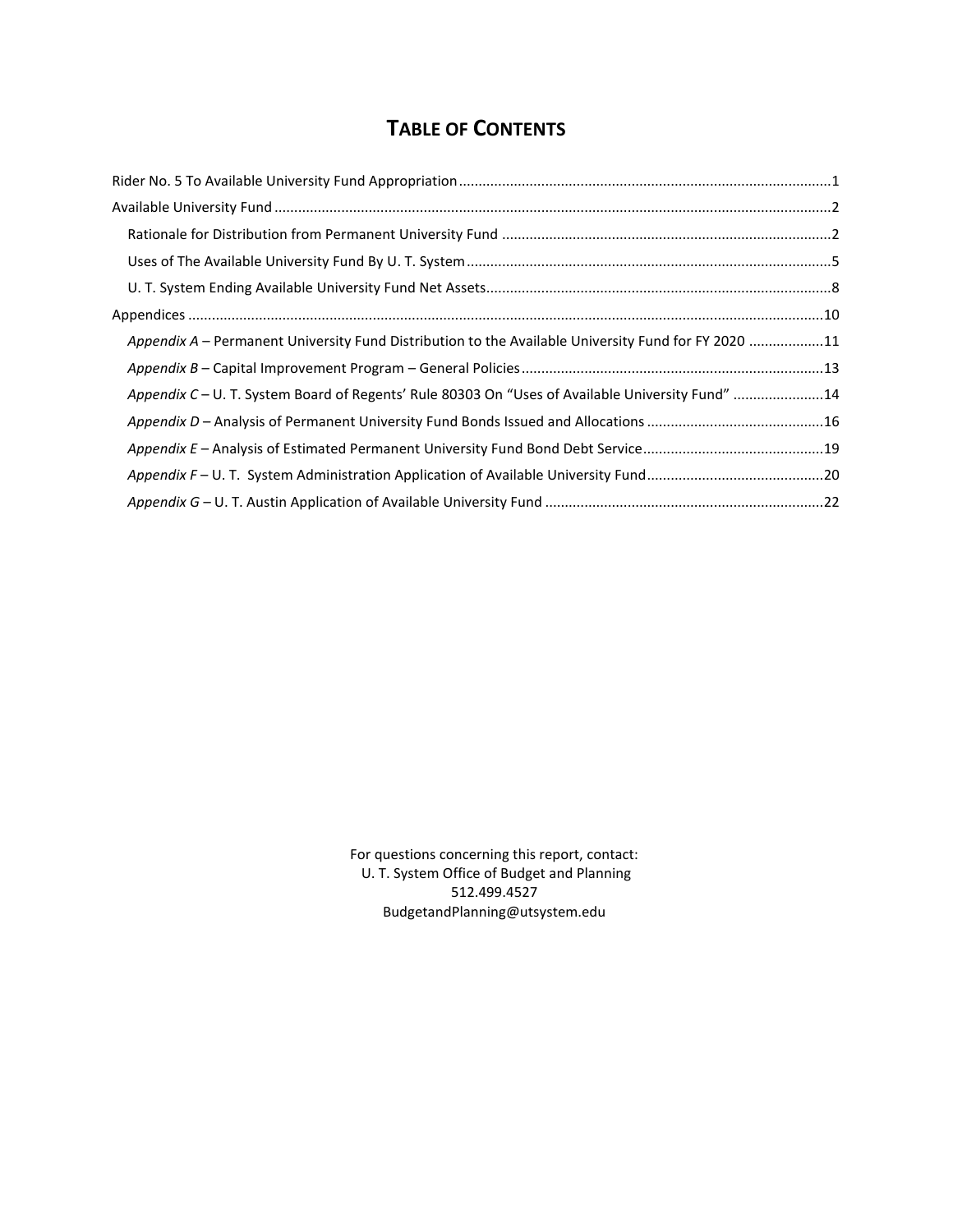#### <span id="page-3-0"></span>**RIDER NO. 5 TO AVAILABLE UNIVERSITY FUND APPROPRIATION**

The text of Rider No. 5 to the Available University Fund Appropriation in House Bill 1, 86<sup>th</sup> Legislature, Regular Session, is as follows:

#### **"Reporting**.

a. The University of Texas System Board of Regents and the Texas A&M University System Board of Regents shall report to the Legislature and the Governor no later than December 1 of each year the uses of the Available University Fund (AUF) for each system component and for the system office operations for the two previous years, the current year, and two future years (projected). Each report shall contain detailed information on the following:

- (1) debt service allocations, by component;
- (2) bond proceeds allocations, by component;
- (3) excellence allocations, by component or system office, and their purposes;
- (4) Available University Fund income, interest, beginning-and-end-of-year balances; and
- (5) the rationale used by the respective boards to distribute AUF funds.

b. In addition, by December 1 of each year, authorized managers of permanent funds and endowments whose earnings are appropriated above shall submit an annual financial report which shall include, at a minimum, an income statement and balance sheet and a summary of the investment return of the fund during the preceding fiscal year. The annual financial report shall also contain:

- (1) a summary of all gains, losses and income from investments and an itemized list of all securities held for the fund on August 31;
- (2) any other information needed by the Governor or the Legislative Budget Board to clearly indicate the nature and extent of investments made of the fund and all income realized from the components of the fund.

The annual financial report shall be distributed to the Governor and Legislative Budget Board by December 1 of each year of the biennium."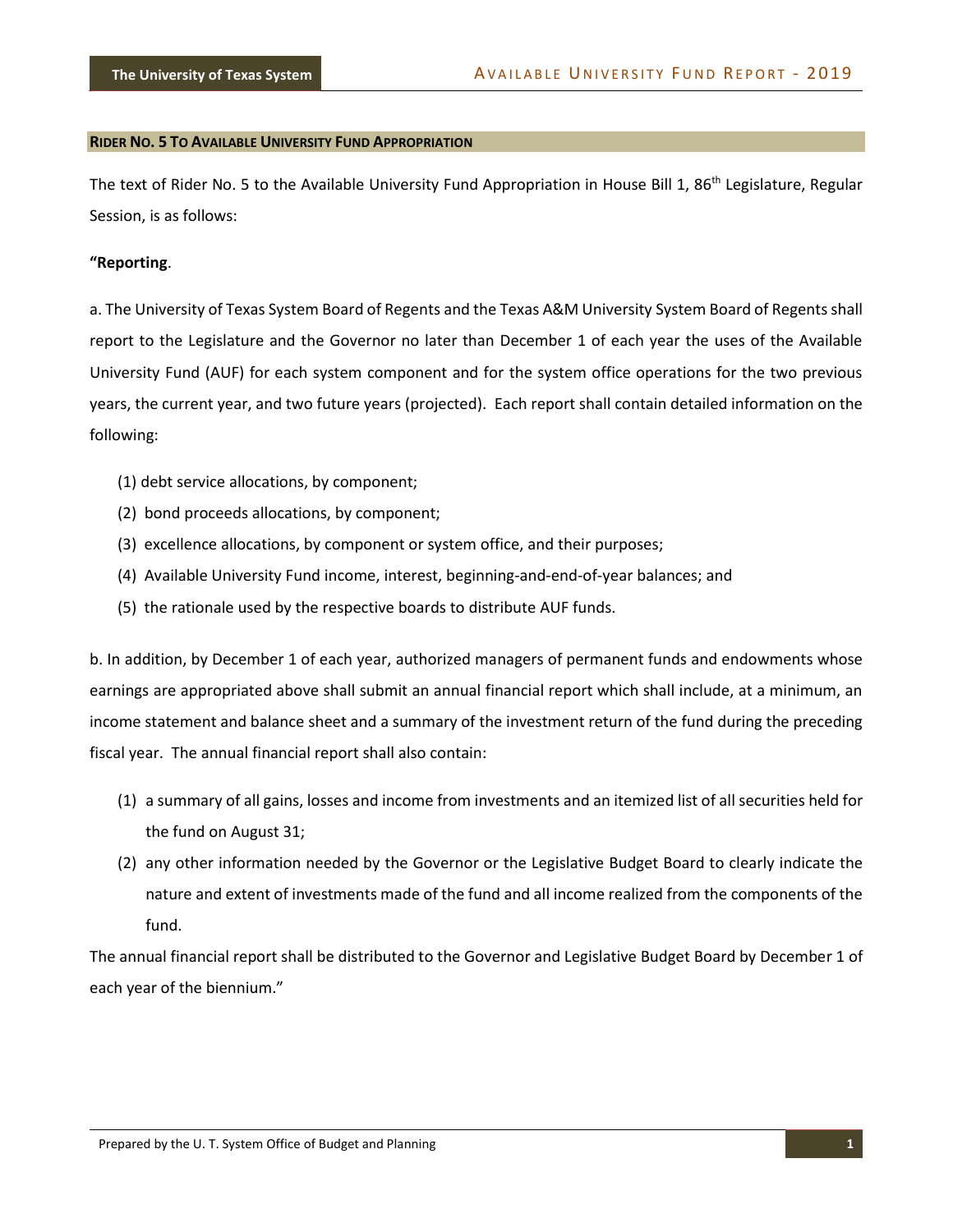#### <span id="page-4-0"></span>**AVAILABLE UNIVERSITY FUND**

#### <span id="page-4-1"></span>**RATIONALE FOR DISTRIBUTION FROM PERMANENT UNIVERSITY FUND**

The *Texas Constitution* defines the Available University Fund (AUF) as consisting of distributions from the total return on all investment assets of the Permanent University Fund (PUF) including the net income attributable to the surface of PUF land. The *Texas Constitution* authorizes The University of Texas System (U. T. System) Board of Regents (Board of Regents) to determine the amount of distributions to the AUF from the PUF in a manner intended to provide the AUF with a stable and predictable stream of distributions over time, as well as to maintain the purchasing power of both the PUF assets and AUF distributions. Deposits credited to the AUF are administered by the Texas Comptroller of Public Accounts and, along with other funds of the State of Texas, are invested in accordance with State law.

The *Texas Constitution* further limits the discretion of the Board of Regents to determine the amount of PUF distributions in any given year by requiring satisfaction of three tests: 1) PUF distributions to the AUF must not be less than the amount needed to pay the principal and interest due and owing on PUF bonds and notes; 2) PUF distributions to the AUF cannot increase year to year if the purchasing power of PUF investments has not been preserved over rolling 10-year periods; and 3) annual distributions from the PUF to the AUF cannot exceed 7% of the average net fair market value of PUF investments as determined by the Board of Regents. The only exception to these provisions is that distributions must be sufficient to meet annual debt service requirements on PUF bonds and notes.

The Board of Regents approved distributions from the PUF to the AUF for the fiscal years ending August 31, 2019, and August 31, 2020, which satisfy the constitutional tests (see Appendix A). For FY 2019 and FY 2020, PUF distributions of \$1,014,000,000 and \$1,311,390,000 were approved, respectively. The distribution for FY 2020 includes a special one-time supplemental distribution in the amount of \$250 million. The U. T. System share of this one-time distribution (\$166.7 million) was entirely distributed to U. T. Austin to be used solely for the creation of an endowed fund, to be held permanently, with the distributions from the endowed fund to be used to supplement federal, state, and institutional grants to cover the full cost of tuition and fees for low-income, in-state undergraduate students at U. T. Austin.

Projected annual PUF distributions on Table 1 for FY 2021 and FY 2022 are presented including an increase by a rate equal to the Consumer Price Index (CPI) plus 2.65% (subject to the above limits on annual PUF distributions).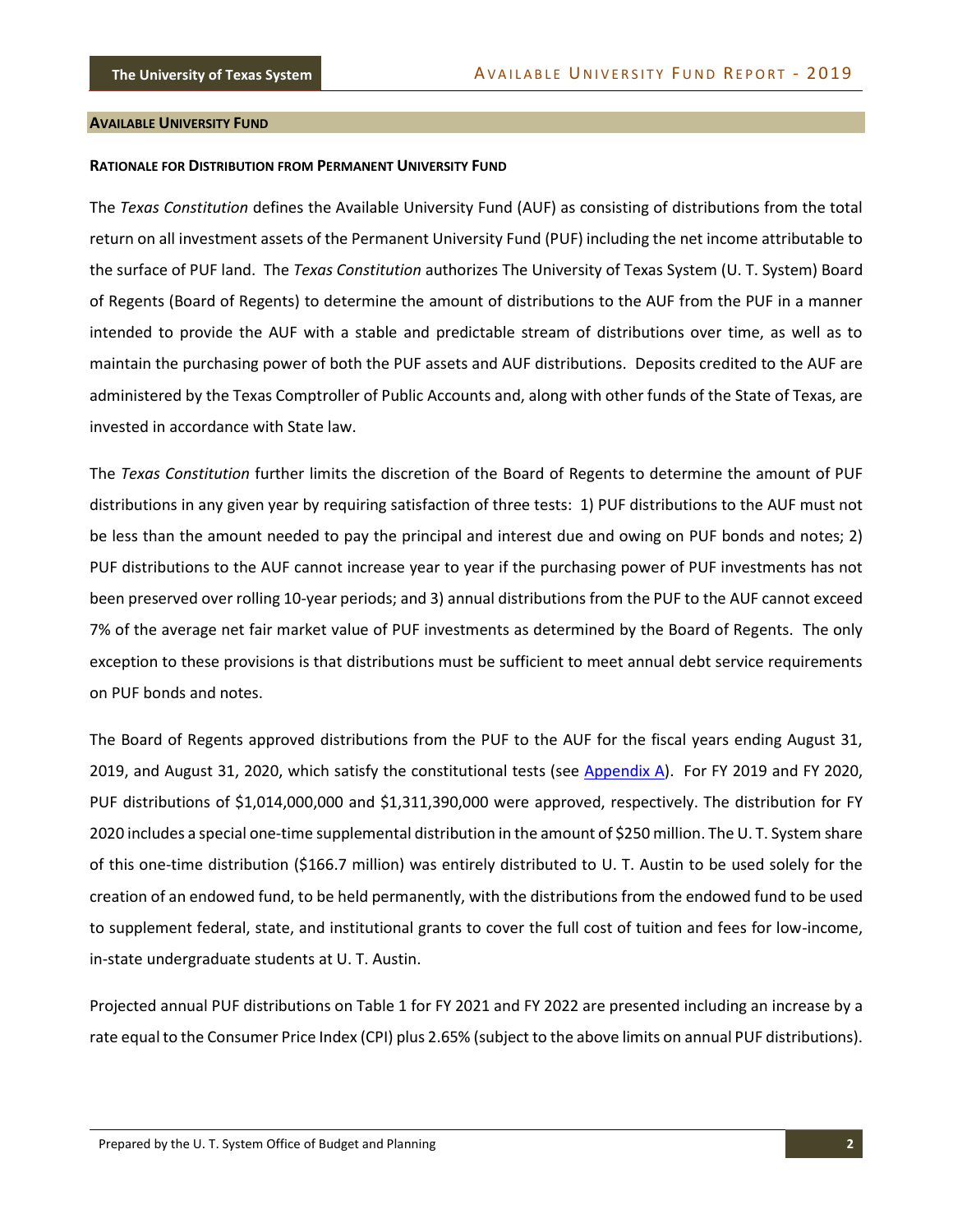|                                                                                         |                    | Table 1         |  |  |  |  |
|-----------------------------------------------------------------------------------------|--------------------|-----------------|--|--|--|--|
| THE UNIVERSITY OF TEXAS SYSTEM<br><b>AVAILABLE UNIVERSITY FUND</b><br>FY 2018 - FY 2022 |                    |                 |  |  |  |  |
|                                                                                         | <b>Actual</b>      | <b>Actual</b>   |  |  |  |  |
|                                                                                         | <b>FY 2018</b>     | FY 2019         |  |  |  |  |
| <b>Income and PUF Distributions</b>                                                     |                    |                 |  |  |  |  |
| Divisible with Texas A&M University                                                     |                    |                 |  |  |  |  |
| Investment Income and Distributions                                                     | \$887,250,000      | \$1,014,000,000 |  |  |  |  |
| Surface and Other Income                                                                | 87,648,857         | 110,875,220     |  |  |  |  |
| Divisible Expenses                                                                      | (1,872,387)        | (2,520,366)     |  |  |  |  |
| <b>Net Divisible Income and Distributions</b>                                           | 973,026,470        | 1,122,354,854   |  |  |  |  |
| Less: Texas A&M Share (1/3rd)                                                           | (324, 342, 156)    | (374, 118, 285) |  |  |  |  |
| U. T. Share (2/3rds)                                                                    | 648,684,314        | 748,236,569     |  |  |  |  |
| <b>AUF Interest Income</b>                                                              | 14,011,332         | 21,734,472      |  |  |  |  |
| Income and Distributions Available to the U.T. System                                   | 662,695,646        | 769,971,041     |  |  |  |  |
| <b>Transfers/Expenditures</b>                                                           |                    |                 |  |  |  |  |
| Debt Service on PUF Bonds                                                               | (180, 980, 084)    | (227, 303, 240) |  |  |  |  |
| U. T. System Administration:                                                            |                    |                 |  |  |  |  |
| <b>Direct Campus Support</b>                                                            | (42, 319, 122)     | (41, 484, 203)  |  |  |  |  |
| <b>System Administration</b>                                                            | (53, 475, 878)     | (54, 310, 797)  |  |  |  |  |
| Enterprise Resource Planning/ Information Security System<br>Development                | (7,000,000)        | (16,900,000)    |  |  |  |  |
| U. T. System Initiatives<br>U. T. Austin:                                               | (4,500,000)        |                 |  |  |  |  |
| Excellence                                                                              | (338, 480, 000)    | (398, 660, 000) |  |  |  |  |
| Systemwide Technology and Telecommunications                                            | (1,992,000)        | (1,992,000)     |  |  |  |  |
| Other U. T. Austin Support                                                              | (17, 302, 933)     | (3,300,000)     |  |  |  |  |
| <b>Total Transfers/Expenditures</b>                                                     | (646,050,017)      | (743, 950, 240) |  |  |  |  |
| <b>Net Surplus/ (Deficit)</b>                                                           | 16,645,629         | 26,020,801      |  |  |  |  |
| Net Assets - Beginning of Year                                                          | <u>143,435,128</u> | 160,080,757     |  |  |  |  |
| Net Assets - End of Year                                                                | \$160,080,757      | \$186,101,558   |  |  |  |  |
|                                                                                         |                    |                 |  |  |  |  |

Note: FY 2020 Budget and FY 2021-22 Projections are subject to change due to market conditions and unforeseen emergencies or opportunities.

Source: U. T. System Administration Financial Statements, Annual Operating Budget, and projections from the U. T. System Office of Finance.

As of 12.01.2019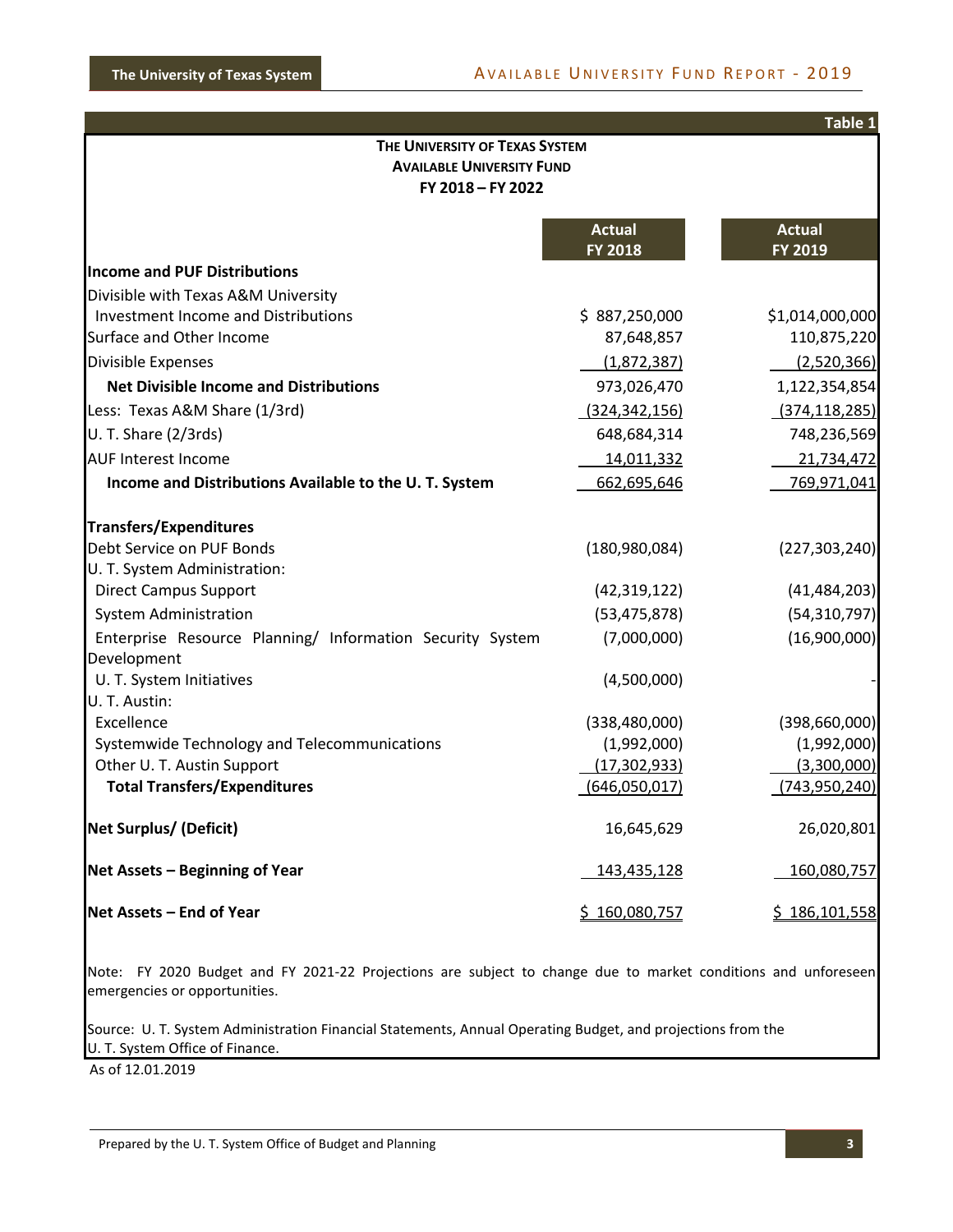## **Table 1 (Continued)**

| Projected<br>FY 2022 | Projected<br>FY 2021 | <b>Budgeted</b><br>FY 2020 |
|----------------------|----------------------|----------------------------|
| \$1,162,395,000      | \$1,110,745,000      | \$1,311,390,000            |
| 106,876,876          | 106,101,600          | 106,334,000                |
| (2,300,000)          | (2,300,000)          | (2,300,000)                |
| 1,266,971,876        | 1,214,546,600        | 1,415,424,000              |
| (422, 323, 959)      | (404, 848, 867)      | (471,808,000)              |
| 844,647,917          | 809,697,733          | 943,616,000                |
| 11,381,000           | 11,386,000           | 19,339,000                 |
| 856,028,917          | 821,083,733          | 962,955,000                |
| (305,036,914)        | (286, 483, 857)      | (274, 136, 191)            |
| (42, 557, 676)       | (42, 557, 676)       | (42, 557, 676)             |
| (49, 442, 324)       | (49, 442, 324)       | (49, 442, 324)             |
|                      |                      |                            |
|                      |                      | (5,000,000)                |
| (453,700,000)        | (435, 175, 000)      | (449, 495, 000)            |
| (1,992,000)          | (1,992,000)          | (1,992,000)                |
|                      |                      | (167, 166, 667)            |
| (852, 728, 914)      | (815, 650, 857)      | (989, 789, 858)            |
| 3,300,003            | 5,432,876            | (26, 834, 858)             |
| 164,699,576          | 159,266,700          | 186, 101, 558              |
| \$167,999,579        | \$<br>164,699,576    | \$<br>159,266,700          |

As of 12.01.2019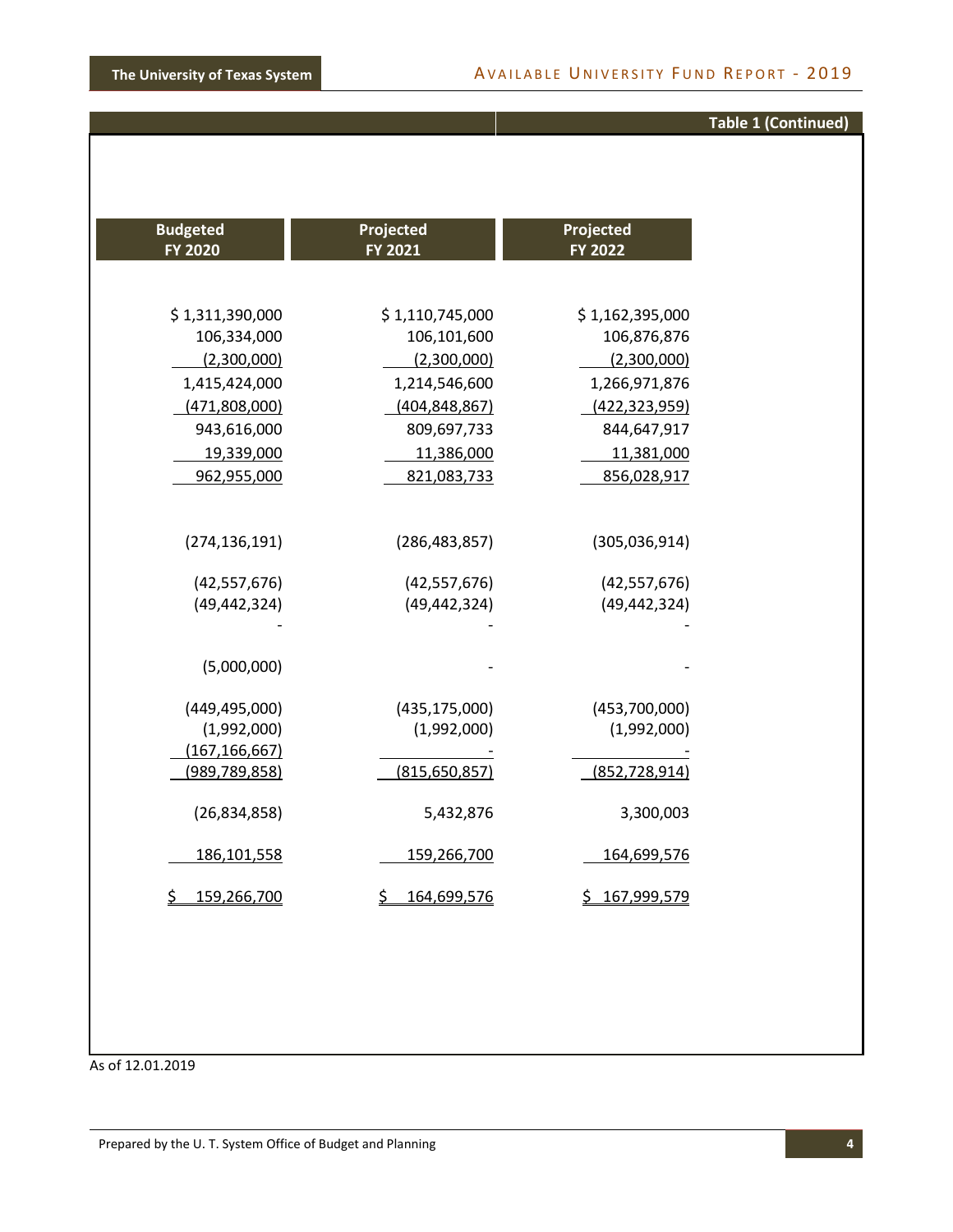#### <span id="page-7-0"></span>**USES OF THE AVAILABLE UNIVERSITY FUND BY U. T. SYSTEM**

The AUF is used for four primary purposes:

- (1) to pay interest and principal due on PUF bonds,
- (2) to provide for support and maintenance of the U. T. System Administration,
- (3) to provide for academic excellence and other support for U. T. Austin, and
- (4) to fund special U. T. System initiatives.

#### *PUF Debt Service*

Bonds supported by income generated by the PUF are periodically issued by the Board of Regents to finance capital improvements, equipment, and library books or materials for U. T. System Administration and all fourteen U. T. System institutions. U. T. System institutions eligible for PUF funding, as specified in the *Texas Constitution*, are:

| U. T. Arlington         | U. T. Southwestern Medical Center         |
|-------------------------|-------------------------------------------|
| U. T. Austin            | U. T. Medical Branch - Galveston          |
| U.T. Dallas             | U. T. Health Science Center - Houston     |
| U. T. El Paso           | U. T. Health Science Center - San Antonio |
| U. T. Permian Basin     | U. T. M. D. Anderson Cancer Center        |
| U. T. Rio Grande Valley | U. T. Health Science Center - Tyler       |
| U. T. San Antonio       | U. T. System Administration               |
| U. T. Tyler             |                                           |

Capital improvement needs of the institutions are extensively evaluated on an ongoing basis and incorporated in a six-year Capital Improvement Program (CIP). The General Policies applicable to the formulation of the CIP are illustrated in **Appendix B**.

Issuance of PUF bonds for capital improvements reflects the assessments made in the CIP process, the availability of other resources, and the projected availability of AUF funds to finance the bonds in conformance with the Board of Regents' *Rules and Regulations*, Rule 80303 (Regents' Rule 80303) on "Uses of the Available University Fund" (see Appendix C for a discussion of this rule).

The first and primary use of AUF funds authorized by the *Texas Constitution* is to service the PUF-backed debt discussed above. Appendix D provides a history of the U. T. System PUF Bond Proceeds appropriated to each institution through FY 2019 as well as projected appropriations through FY 2022. While U. T. System Administration pays all PUF debt service directly from the AUF, Appendix E provides estimates of PUF debt service attributable to each institution for FY 2018 through FY 2022.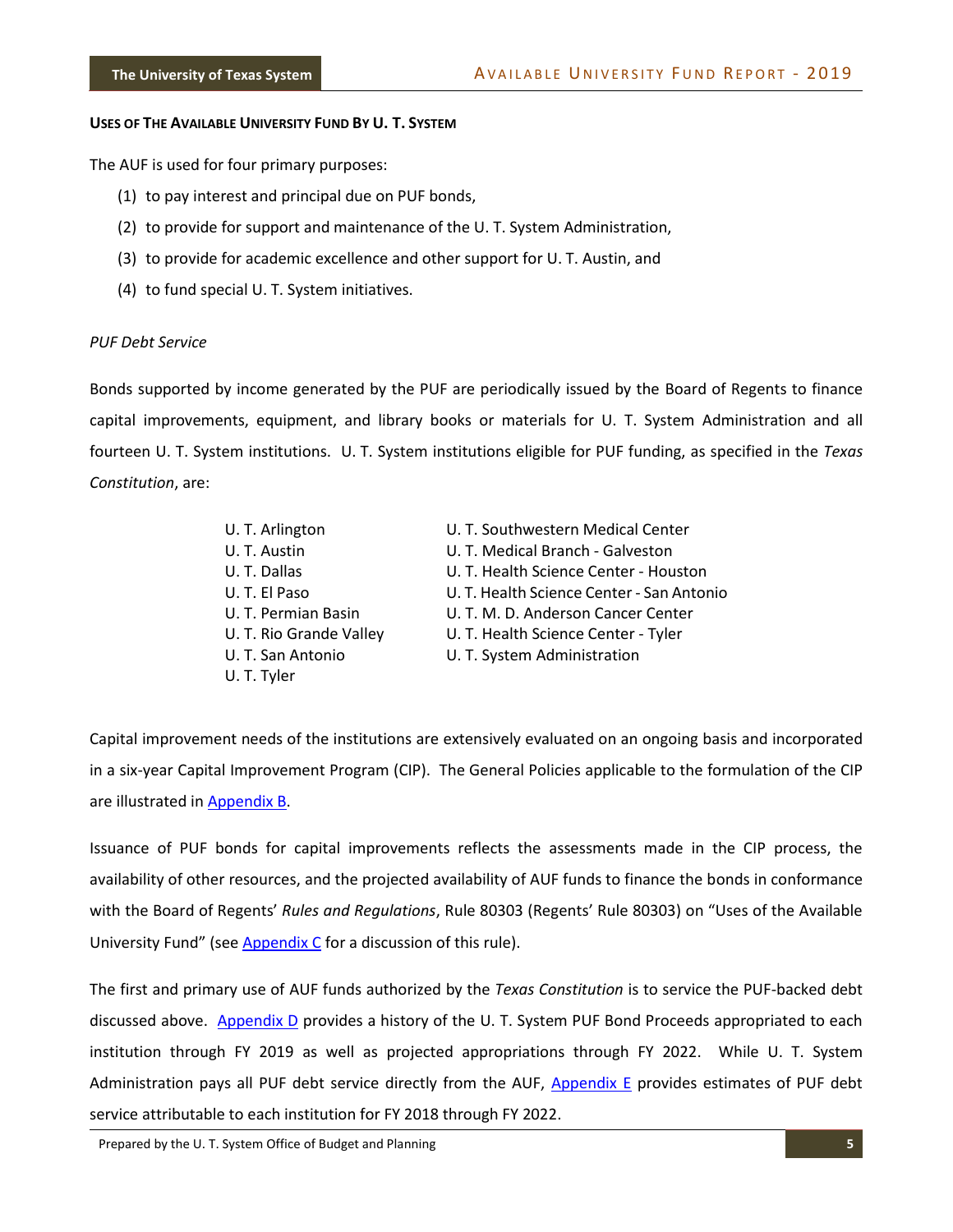#### *U. T. System Administration*

A second use of the AUF is for support and maintenance of U. T. System Administration. Chapter 65 of the *Texas Education Code* authorizes "oversight and coordination of the activities of the system and each component institution within the system." The uses of these funds are further described in Appendix F.

#### *Academic Excellence Funds – U. T. Austin*

Pursuant to the terms of the *Texas Constitution*, U. T. Austin is the only U. T. System institution other than U. T. System Administration eligible to directly receive resources from the AUF for support and maintenance purposes. According to Regents' Rule 80303, AUF transfers to U. T. Austin for program enrichment (academic excellence) purposes must not be less than 45% of the projected U. T. System share of the net divisible AUF annual income and distributions. For FY 2019, the Board of Regents approved an allocation of 53% to U. T. Austin based on the estimated PUF distributions included in the U. T. System Annual Operating Budget. Subsequent to approval of the budget, the Board of Regents adopted a PUF distribution amount above what was initially budgeted. For FY 2020, the Board of Regents approved an allocation of AUF to U. T. Austin equal to 56.5% of the U. T. System share of the net divisible AUF annual income which includes the base allocation of 53% plus a onetime increase of 3.5%. The FY 2021 and FY 2022 projected excellence funding amounts on *Table 1* assume a continued 53% distribution to U. T. Austin.

U. T. Austin depends on academic excellence funds from the AUF for needs such as library enhancement; enhancement of academic department operations; specialized science, engineering, and computing equipment; scholarships and fellowships; and support of special units. These special units conduct research, disseminate research and scholarship information to the general public, and provide public service. Beginning in FY 2018, this excellence allocation includes support for U. T. Austin Dell Medical School (DMS) as discussed below. Appendix G further describes the uses of the AUF transfers to U. T. Austin for excellence purposes.

The Board of Regents had previously committed an AUF allocation toward the creation and operation of DMS at U. T. Austin. This commitment was to be equal to the greater of \$25 million annually or a 3% increase in the annual AUF distribution to U. T. Austin from 45% to 48%. Beginning with FY 2018, this allocation has been incorporated annually into the excellence funding distribution for U. T. Austin. The Board of Regents stated its intention to review the funding streams which support DMS 10 years after its establishment consistent with their fiduciary responsibilities.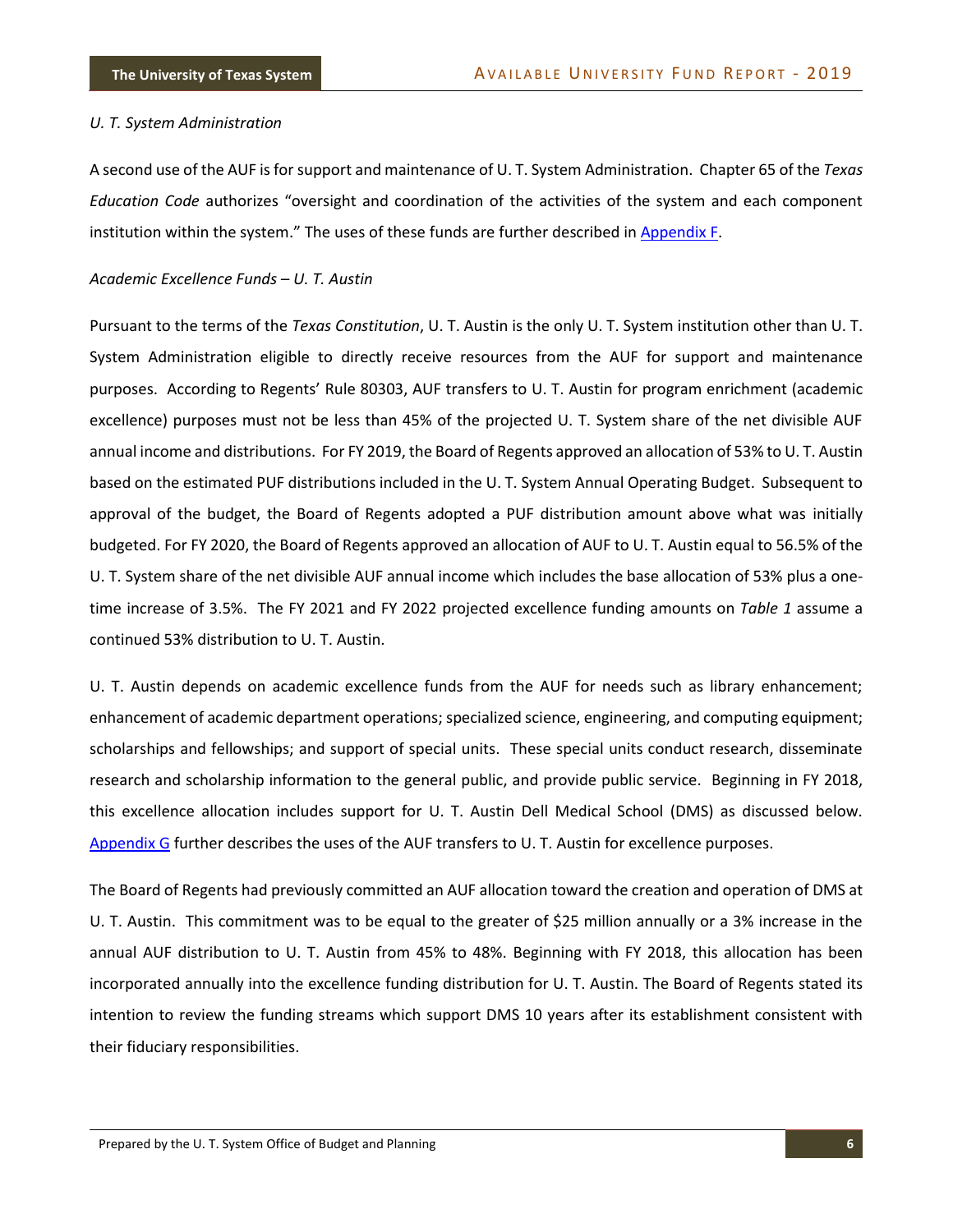#### *Other Support – U. T. Austin*

For FY 2018, approved support allocations to U. T. Austin include:

- \$10.0 million to support education, research, and clinical care in neurosciences at DMS.
- \$1.3 million to support institutional operations related to the Cultivating Learning and Safe Environments (CLASE) program, which seeks to understand and respond to sexual assault, harassment, and violence at U. T. academic and health institutions; and
- \$6.0 million to support institutional operations related to Systemwide Mental Health, Student Safety, and Alcohol-Related Initiatives.

For FY 2019, approved support allocations to U. T. Austin include:

- \$3.0 million to support the startup of U. T. Austin's collaboration with Army Futures Command; and
- \$0.3 million in additional funding to support the CLASE program.

For FY 2020, approved support allocations to U. T. Austin include:

- \$166.7 million to be used solely for the creation of an endowed fund, to be held permanently, with the distributions from the endowed fund to be used to supplement federal, state, and institutional grants to cover the full cost of tuition and fees for low-income, in-state undergraduate students at U. T. Austin; and
- \$0.5 million for equipment purchases to support the work of Dr. John B. Goodenough, Professor and Virginia H. Cockrell Centennial Chair in Engineering, in recognition of being awarded the 2019 Nobel Prize in Chemistry.

#### *U. T. System Initiatives*

The AUF is used to support operational programs at U. T. System Administration and various strategic priorities and initiatives undertaken by the Board of Regents, all of which benefit U. T. System institutions and students. As with the many operational programs provided by U. T. System Administration, each of the initiatives either provides a service across a broad number of institutional campuses or provides oversight and coordination of activities that benefit a broad number of campuses and the students of those campuses. In addition to a review by U. T. System Administration staff, the Board of Regents makes a determination that the system initiatives represent an appropriate use of the AUF and meets the applicable constitutional standards.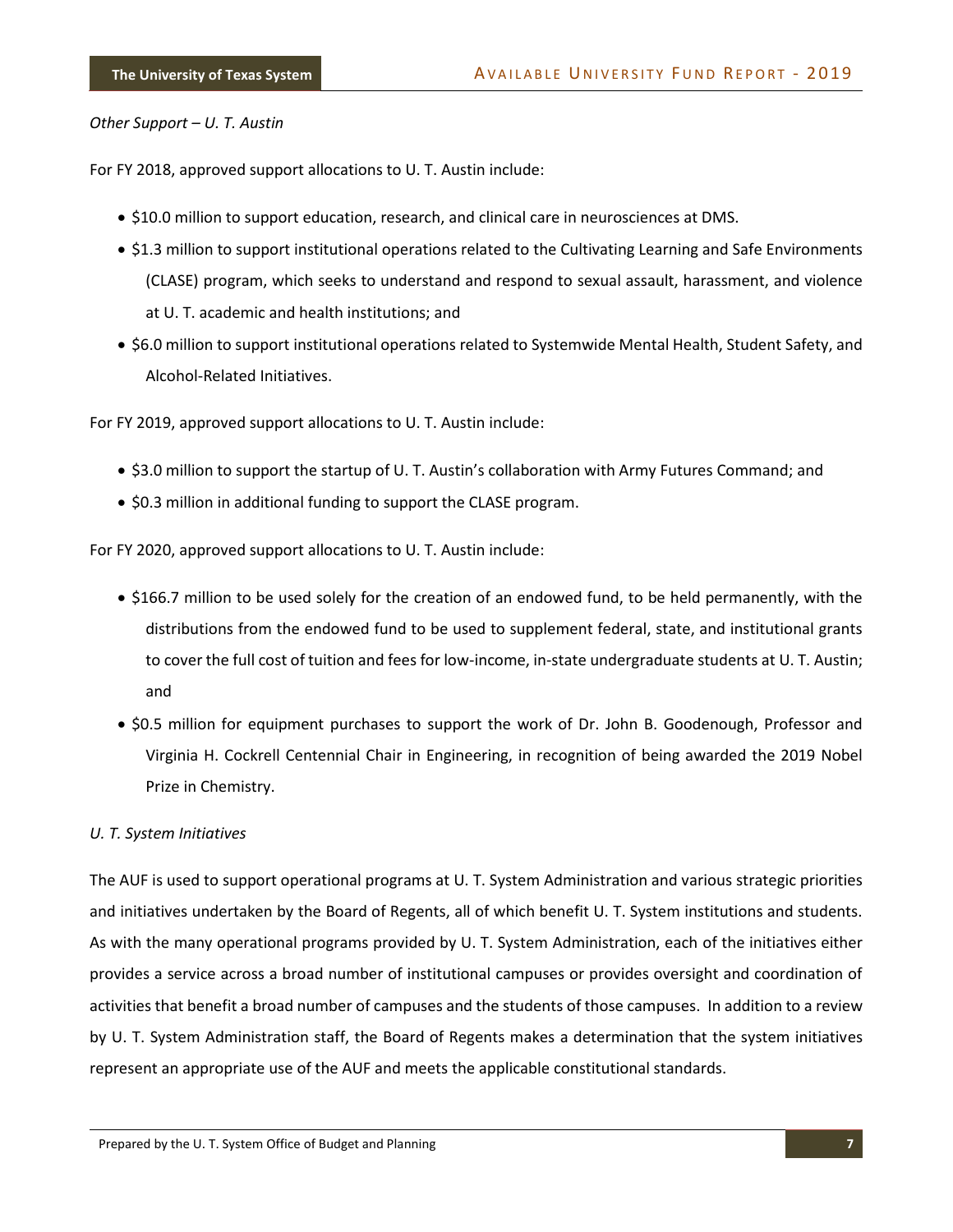U. T. System provides advanced 30-day notification to the Legislative Budget Board prior to the Board of Regents taking action on System Initiatives as required by Rider 7 of the AUF within the General Appropriations Act.

For FY 2018, the Board of Regents approved a \$4.5 million initiative to prepare a bid for management, operation, and staffing of the Los Alamos National Laboratory.

For FY 2020, the Board of Regents approved a \$5.0 million initiative to provide continued funding for the cooperative initiative with the National Council of Science and Technology (CONACYT) of Mexico to promote and strengthen relations between the United States and Mexico in regard to higher education and research.

Currently no system initiatives are reflected for FY 2019, FY 2021, and FY 2022 on *Table 1*.

#### <span id="page-10-0"></span>**U. T. SYSTEM ENDING AVAILABLE UNIVERSITY FUND NET ASSETS**

As of August 31, 2019, the AUF cash balance in the State Treasury as reflected in the annual financial report was \$890.8 million. This balance does not include receivables of \$1.7 million or payables of \$706.4 million. The payables include \$551.2 million due to U. T. Austin; \$152.9 million due to other U. T. System Administration fund groups; and \$2.3 million of other obligations. After considering the receivables and payables, the AUF net assets are \$186.1 million.

The minimum AUF balance of \$50 million set by Regents' Rule 80303 would repair or replace less than 1% of the facilities in the event unexpected needs for repair or replacement should arise. Additionally, the AUF balance serves as a financial cushion against capital market volatility, which can adversely impact future PUF distributions to the AUF. In the event of any negative variance between projected and actual distributions from the PUF or unexpected capital needs, the AUF balance would be used to support the operating expenses or to pay PUF debt service.

AUF-funded operations of U. T. System Administration and most special initiatives are primarily accounted for in the Educational and General (E&G) Fund. As of August 31, 2019, the unexpended net assets resulting from transfers from the AUF and available for expenditure were \$106.9 million largely for Systemwide initiatives, excluding balances associated with \$18.8 million of investment assets held for the U. T. Horizon Fund.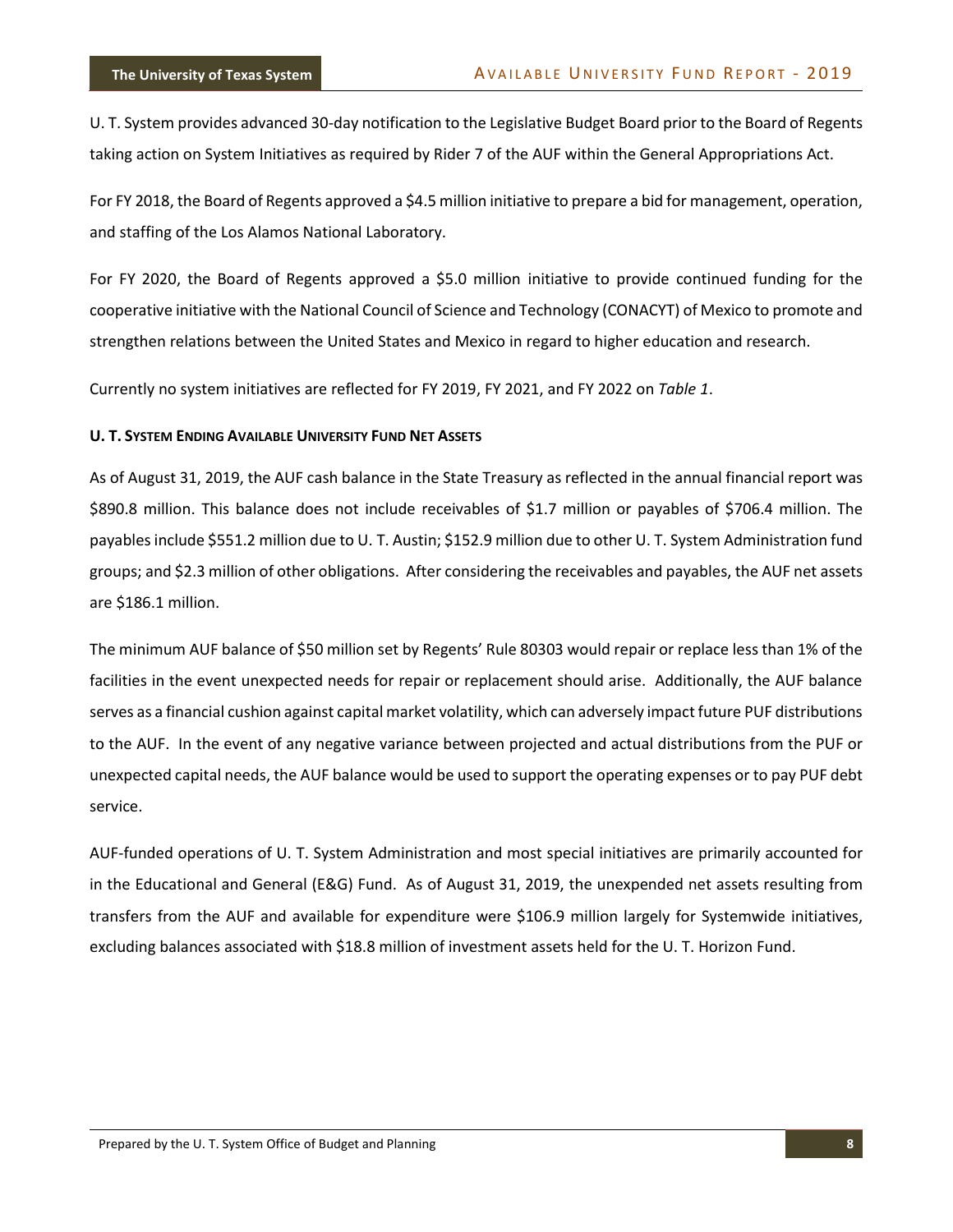In addition to the funds held by U. T. System Administration, U. T. Austin also maintains AUF net assets. As of

August 31, 2019, U. T. Austin had ending net assets in its E&G fund as reflected in its annual financial report of \$403.2 million. This balance includes reservations for encumbrances and prepaid expenses of \$12.9 million. Net of reservations, the AUF E&G net assets at U. T. Austin are \$390.4 million at August 31, 2019.

*Table 2* presents a reconciliation of U. T. System Administration AUF cash held in the State Treasury with net assets for FY 2018 and FY 2019.

| Table 2                                                  |                                 |                                 |  |  |  |
|----------------------------------------------------------|---------------------------------|---------------------------------|--|--|--|
| <b>Reconciliation of U. T. System</b><br><b>AUF Cash</b> |                                 |                                 |  |  |  |
|                                                          | At<br>Aug. 31, 2018<br>(Actual) | At<br>Aug. 31, 2019<br>(Actual) |  |  |  |
| Cash in Treasury                                         | \$826,923,248                   | \$890,751,107                   |  |  |  |
| Receivables                                              | 1,043,814                       | 1,736,829                       |  |  |  |
| Sub-total                                                | 827,967,062                     | 892,487,936                     |  |  |  |
| Payables                                                 | (667, 886, 305)                 | (706, 386, 378)                 |  |  |  |
| <b>AUF Net Assets</b>                                    | \$160,080,757                   | \$186,101,558                   |  |  |  |
|                                                          |                                 |                                 |  |  |  |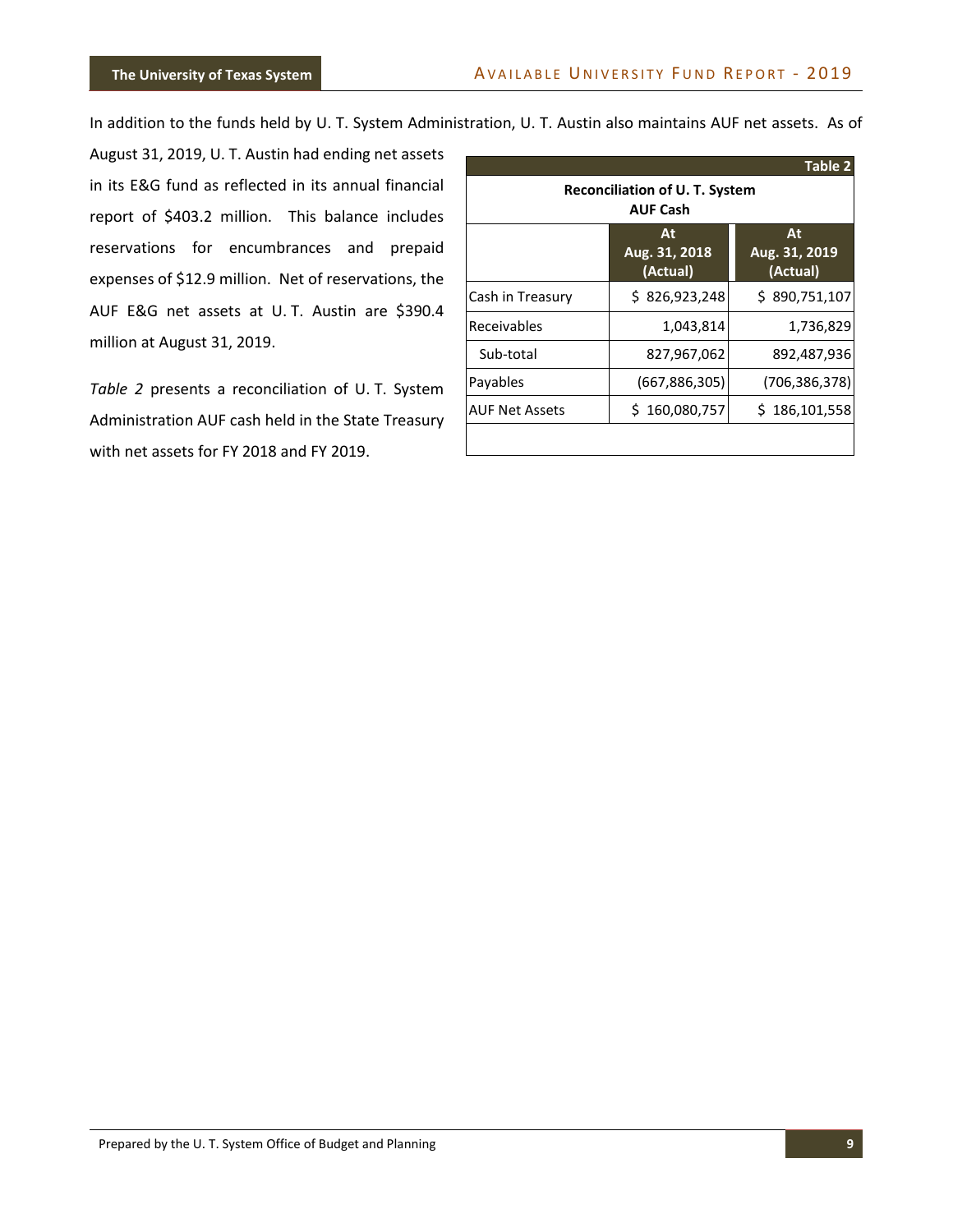# <span id="page-12-0"></span>Appendices

Prepared by the U. T. System Office of Budget and Planning **10**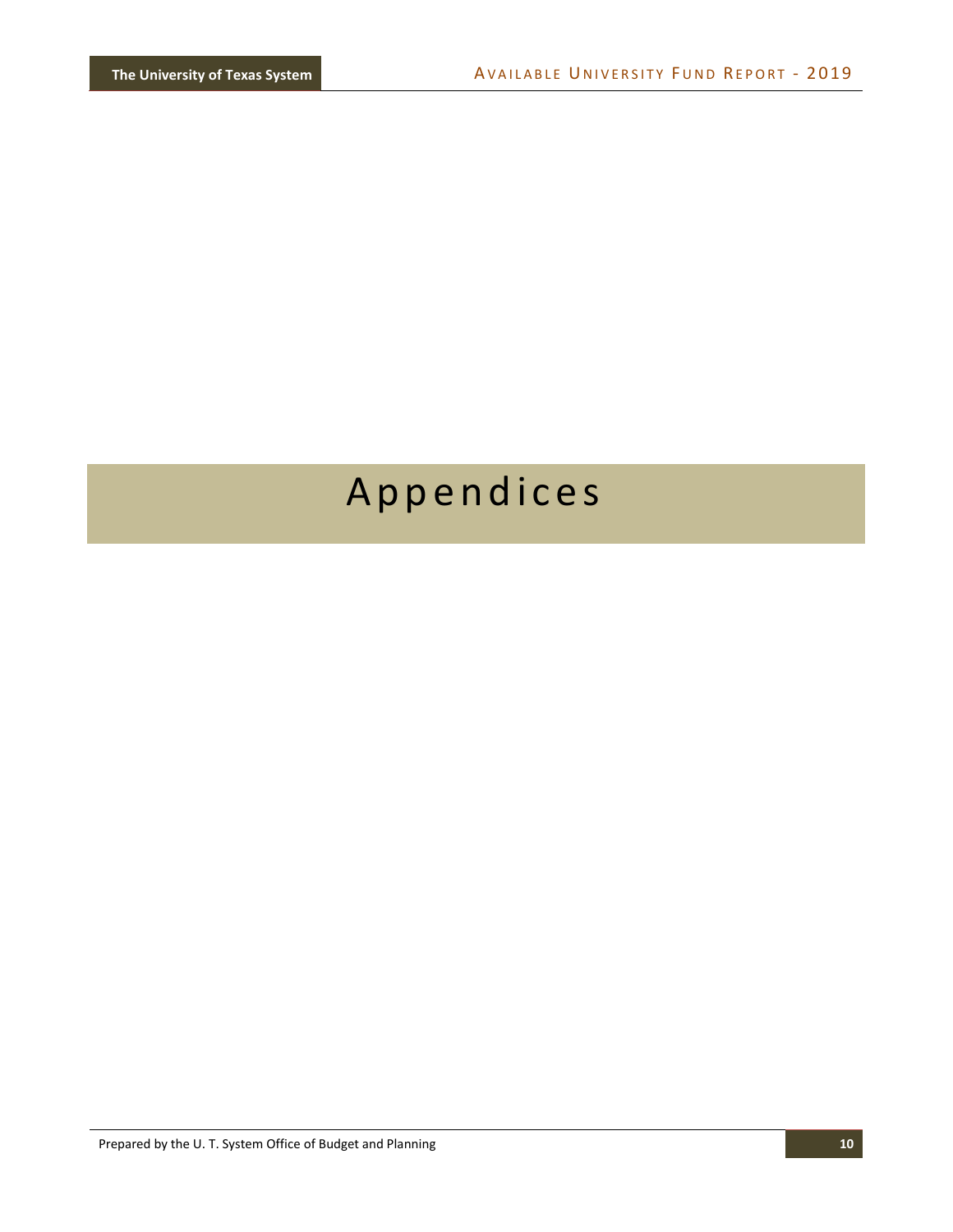#### <span id="page-13-0"></span>APPENDIX A - PERMANENT UNIVERSITY FUND DISTRIBUTION TO THE AVAILABLE UNIVERSITY FUND FOR FY 2020

The Board of Regents approved a distribution of \$1,311,390,000 for FY 2020. Article VII, Section 18 of the Texas Constitution provides that the Board of Regents will determine the annual distribution from the PUF to the AUF and requires that the amount of distributions to the AUF be determined by the Board of Regents in a manner intended to provide the AUF with a stable and predictable stream of annual distributions and to maintain over time the purchasing power of PUF investments and annual distributions to the AUF. The Constitution further limits the Board of Regents' discretion to set annual PUF distributions to the satisfaction of three tests:

1. The amount of PUF distributions to the AUF in a fiscal year must be not less than the amount needed to pay the principal and interest due and owing in that fiscal year on PUF bonds and notes. The proposed distribution of \$1,311,390,000 is substantially greater than PUF bond debt service of \$408,700,000 projected for FY 2020.

| System                                  | <b>Debt Service</b> |  |  |  |  |
|-----------------------------------------|---------------------|--|--|--|--|
| U. T.                                   | \$264,900,000       |  |  |  |  |
| TAMU                                    | \$143,800,000       |  |  |  |  |
| Total                                   | \$408,700,000       |  |  |  |  |
| Sources: U. T. System Office of Finance |                     |  |  |  |  |

Texas A&M University System Office of Treasury Services

2. The Board of Regents may not increase annual PUF distributions to the AUF (except as necessary to pay PUF debt service) if the purchasing power of PUF investments for any rolling 10-year period has not been preserved. As the schedule below indicates, the average annual increase in the rate of growth of the value of PUF investments (net of expenses, inflation, and distributions) for the trailing 10-year period ended February 28, 2019, was 8.49%, which indicates that the purchasing power test was met.

| <b>Annual Average</b>                                | Percent |
|------------------------------------------------------|---------|
| Rate of Total Return, Net of Investment Manager Fees | 9.90%   |
| <b>Mineral Interest Receipts</b>                     | 5.17%   |
| Expense Rate <sup>1</sup>                            | (0.19%) |
| <b>Inflation Rate</b>                                | (1.77%) |
| <b>Distribution Rate</b>                             | (4.62%) |
| Net Real Return                                      | 8.49%   |

<sup>1</sup>The expense rate as shown is a 20-year annualized average and includes PUF Land Expenses and PUF investment management costs other than investment manager fees. Investment management fees are a reduction to the Rate of Total Return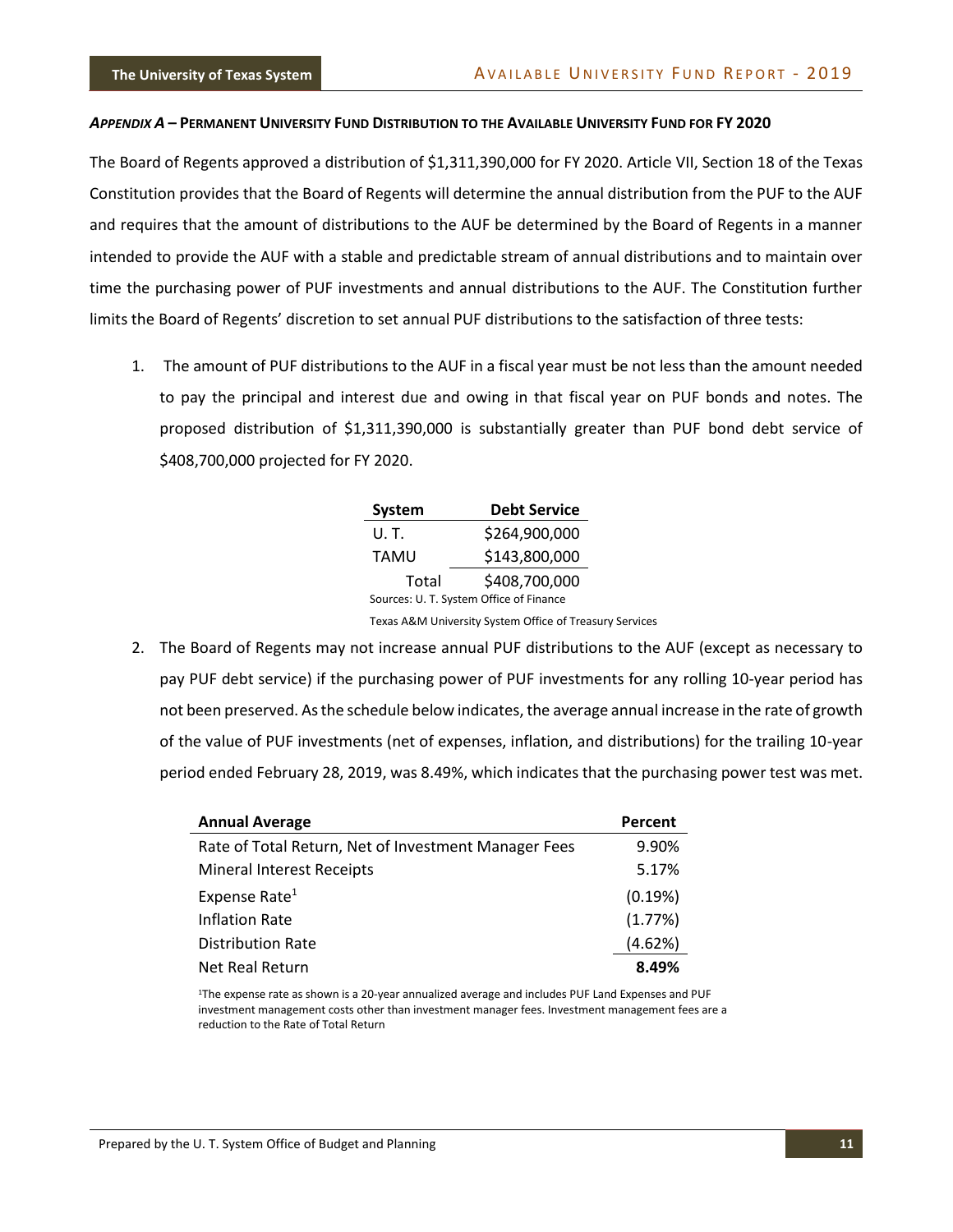3. The annual distribution from the PUF to the AUF during any fiscal year made by the Board of Regents may not exceed an amount equal to 7% of the average net fair market value of PUF investment assets as determined by the Board of Regents (except as necessary to pay PUF bond debt service). The annual distribution rate calculated using the trailing 20-quarter average value of the PUF is within the 7% maximum allowable distribution rate.

|                                        |                                 | Proposed<br><b>Distribution</b>  |                        |
|----------------------------------------|---------------------------------|----------------------------------|------------------------|
|                                        |                                 | as a % of<br>Value of            | <b>Maximum</b>         |
| <b>Value of PUF</b><br>Investments $1$ | Proposed<br><b>Distribution</b> | <b>PUF</b><br><b>Investments</b> | <b>Allowed</b><br>Rate |
| \$19,102,668,747                       | \$1,311,390,000                 | 6.86%                            | 7.00%                  |

1Source: UTIMCO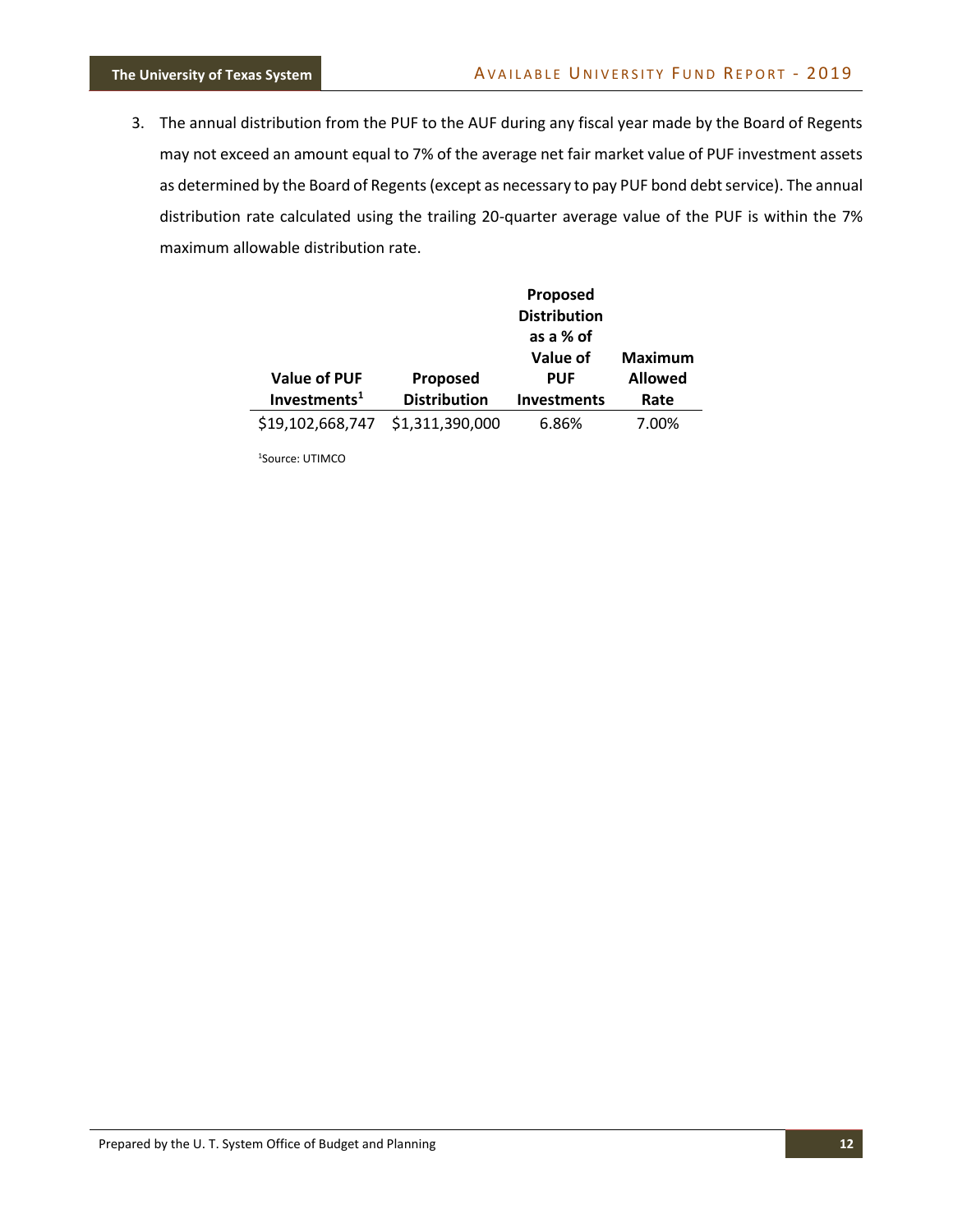#### <span id="page-15-0"></span>*APPENDIX B* **– CAPITAL IMPROVEMENT PROGRAM – GENERAL POLICIES**

The Capital Improvement Program (CIP) is a six-year projection of major new construction and repair and rehabilitation projects to be implemented and funded from institution and Systemwide revenue sources. The Board of Regents has established criteria for adding projects to the CIP and for appropriating funds from the AUF or from PUF bond proceeds for those projects. The CIP is to reflect the institutions' continuous processes of strategic planning and master planning for institutional programs, as well as for the future development and preservation of the physical plant of the campus.

In evaluating the assignment of AUF or PUF funding to a project, the following justification criteria documented in Regents' Rule 80303 are considered:

- (1) consistency with institution's mission;
- (2) project need;
- (3) unique opportunity;
- (4) matching funds/leverage;
- (5) cost effectiveness;
- (6) state of existing facility condition; and
- (7) other available funding sources.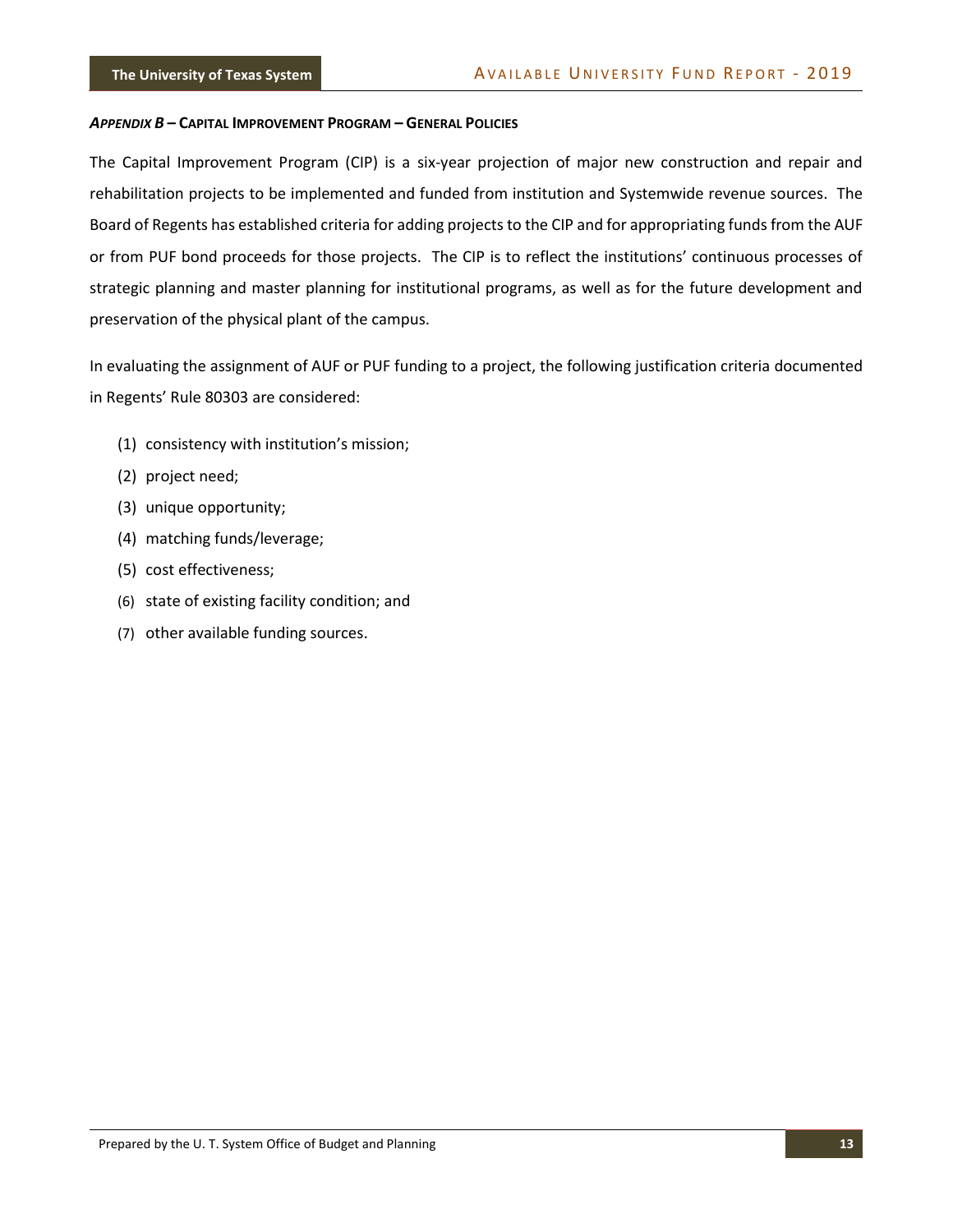#### <span id="page-16-0"></span>APPENDIX C-U. T. SYSTEM BOARD OF REGENTS' RULE 80303 ON "USES OF AVAILABLE UNIVERSITY FUND"

Regents' Rule 80303 establishes procedures for the approval of PUF-funded projects, criteria for project selection, minimum debt service coverage, and a minimum reserve balance. The rule specifies:

"No project will be recommended for approval, if in any of the forecasted years the required appropriations from AUF or PUF bond proceeds would cause:

- (a) the forecasted AUF expenditures for program enrichment at U. T. Austin to fall below 45% of the sum of the projected U. T. System share of the net divisible AUF annual income and interest income on AUF balances [subject to the limits imposed by (b) and (c) below];
- (b) debt service coverage to be less than 1.50:1.00; and
- (c) the forecasted end-of-year AUF balance to be less than \$50 million."

#### *PUF Bond Ratings*

In late 1997 and 1998, the three major rating agencies that rate PUF debt (Moody's, Standard & Poor's, and Fitch) assigned to the PUF outstanding bonds the highest rating of Aaa, AAA and AAA, respectively. These ratings were most recently reaffirmed by the three agencies in 2017.

In its October 2017 report, Moody's Investors Service affirmed The University of Texas System's long-term Aaa rating, stating "The Aaa rating on the University of Texas' Permanent University Fund (PUF) debt reflects strong coverage provided by pledged revenues, constitutional limitations on additional PUF debt issuance and spending, and the fund's diversified asset allocation and strong investment oversight. Annual distributions must be sufficient to pay annual debt service, and bondholders have ultimate access to the \$20 billion PUF corpus to pay debt service on combined University of Texas System and Texas A&M University System \$3.7 billion PUF pro forma long-term debt and \$875 million maximum PUF commercial paper."

Standard & Poor's affirmed its AAA long-term rating in its October 2017 report, citing "the absolute size of the PUF, which had an estimated market value of \$19.9 billion, excluding land assets, at Aug. 31, 2017; the dedicated nature of the fund, established by the Texas Constitution in 1876 as an endowment to support The University of Texas System and Texas A&M University System; solid maximum annual DSC of PUF bonds and notes at 3.98x, payable from the AUF, coupled with statutory limits on the issuance of additional debt secured by PUF investment earnings; and strong oversight and capable asset management by the University of Texas Investment Management Co. (UTMCO)."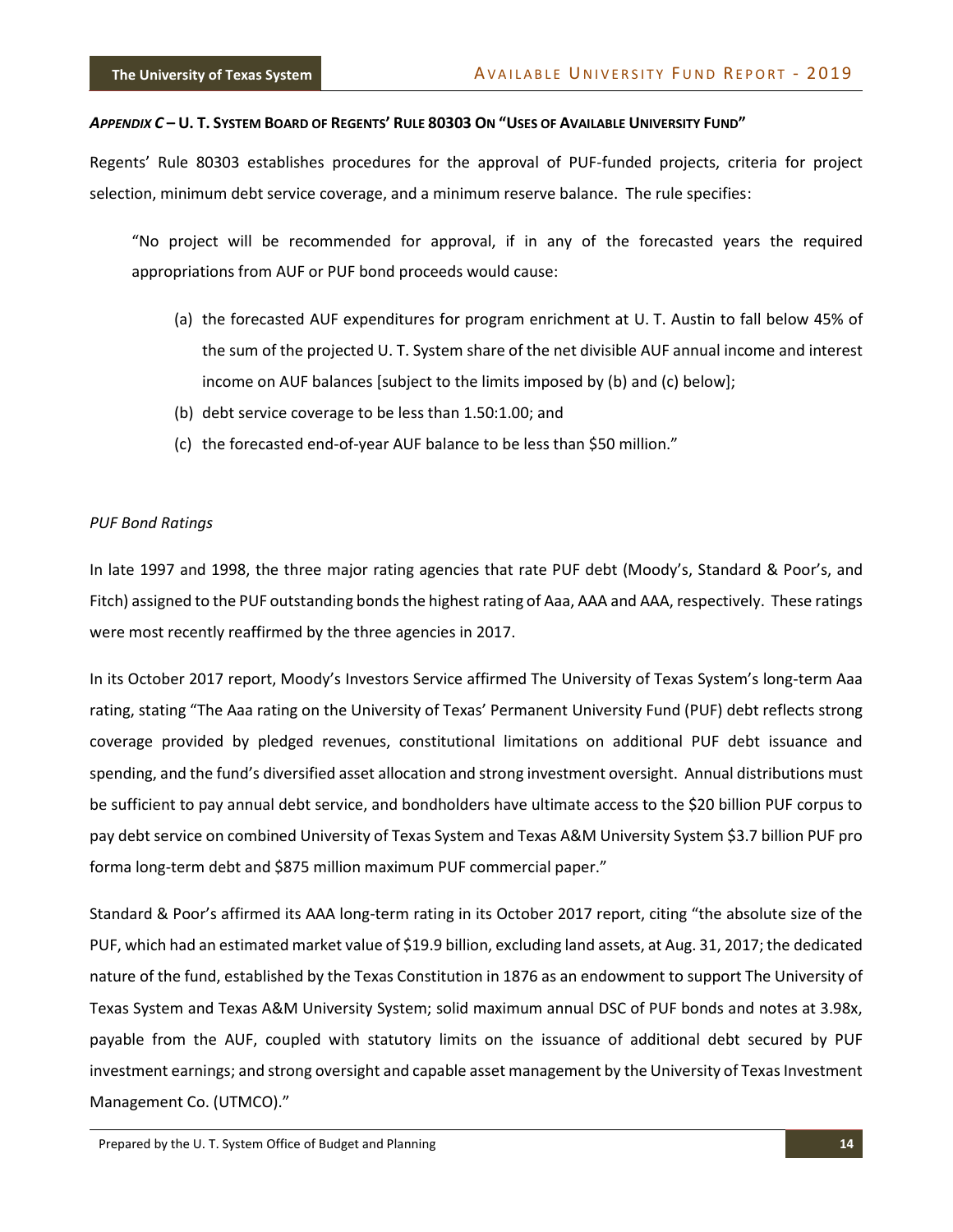Fitch affirmed its AAA long-term rating in its October 2017 report, stating "The PUF's highly diversified investment holdings (estimated \$19.9 billion market value, at Aug. 31. 2017, excluding land value), supported by the investment expertise of UTIMCO, underpin the 'AAA' rating. Credit risks are minimal due to Texas Constitutional debt limits and strong debt service coverage."

The Board of Regents expects management to implement policies that will help U. T. System achieve the highest possible credit ratings while pursuing its mission, thereby allowing debt to be issued at the lowest possible rates.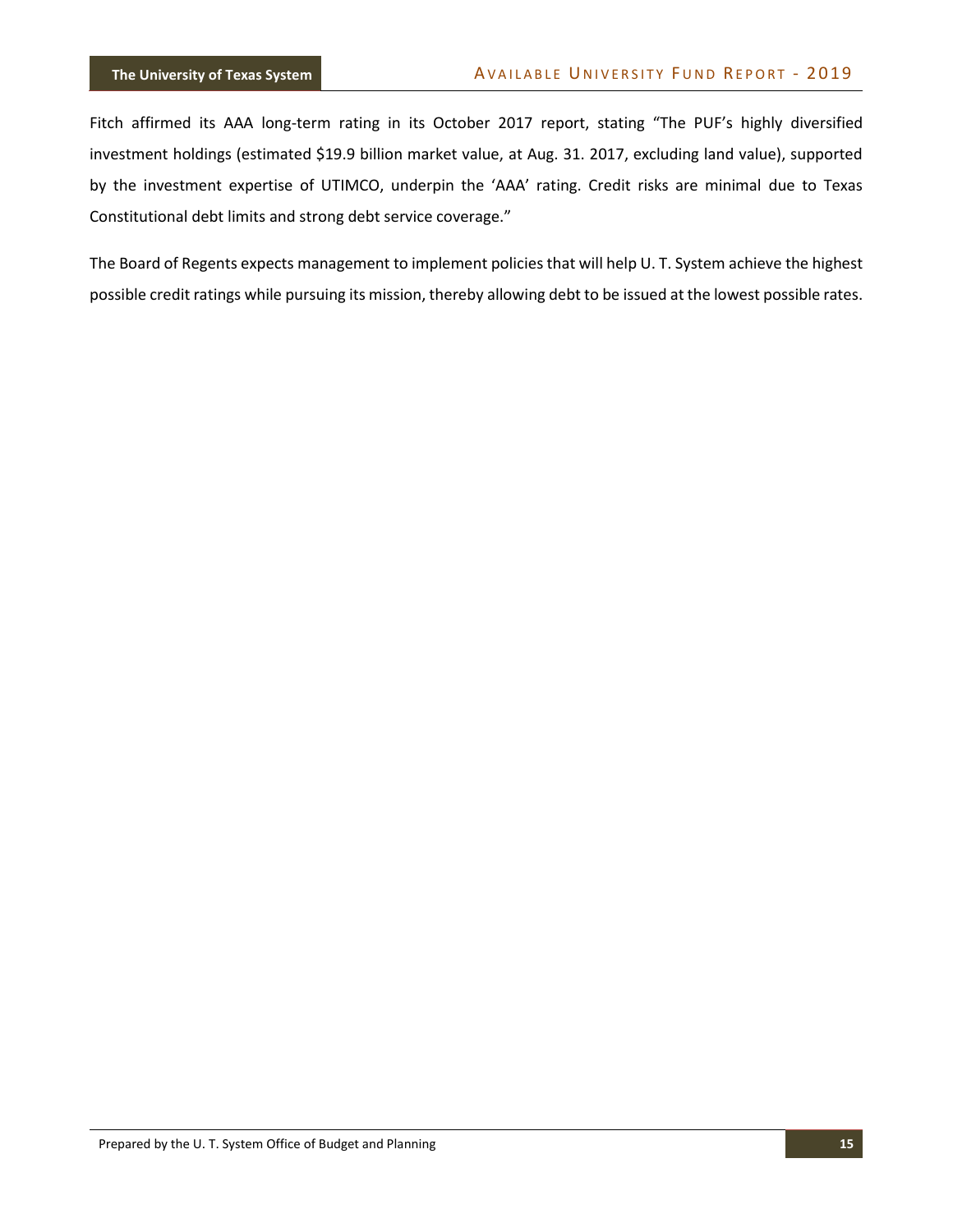#### <span id="page-18-0"></span>*APPENDIX D* **– ANALYSIS OF PERMANENT UNIVERSITY FUND BONDS ISSUED AND ALLOCATIONS**

|               | <b>PUF</b>          |                |                  | <b>ALLOCATIONS</b> |               |                |                |
|---------------|---------------------|----------------|------------------|--------------------|---------------|----------------|----------------|
|               | <b>BONDS/</b>       | UT             |                  |                    |               |                | <b>UT</b>      |
| <b>FISCAL</b> | <b>VAR. RATE</b>    | <b>SYSTEM</b>  | <b>UT</b>        | <b>UT</b>          | <b>UT</b>     | UT             | <b>PERMIAN</b> |
| <b>YEAR</b>   | <b>NOTES ISSUED</b> | <b>ADMIN</b>   | <b>ARLINGTON</b> | <b>AUSTIN</b>      | <b>DALLAS</b> | <b>EL PASO</b> | <b>BASIN</b>   |
|               |                     |                |                  |                    |               |                |                |
| 1932-1987 \$  | 653,500,000         | 28,546,778     | 45,231,138       | 300,664,416        | 10,217,553    | 82,982,541     | 1,888,000      |
| 1988          | 25,000,000          | 1,271,859      | 6,257,482        | 25,914,821         | 23,674,180    | 2,888,604      | 493,000        |
| 1989          | 50,000,000          | 112,327        | 3,332,000        | 12,915,383         | 2,750,000     | 8,125,000      | 809,835        |
| 1990          | 165,000,000         | 2,830,000      | 12,802,500       | 14,351,763         | 2,760,000     | 1,270,000      | 525,000        |
| 1991          | 20,000,000          | 32,202,234     | 216,639          | 7,654,983          | 488,603       | 50,000         |                |
| 1992          | 70,000,000          | 7,292,184      | 4,595,000        | 7,815,000          | 6,298,803     | 4,698,569      | 3,407,000      |
| 1993          |                     |                | (582, 153)       | (11,500,000)       | 641,149       | 600,000        | 769,000        |
| 1994          | 40,000,000          | 165,348        | (4, 128, 000)    | (397, 207)         | 557,246       | 552,424        | 1,731,000      |
| 1995          |                     | (18,991,942)   | 1,844,438        | 34,196,322         | 1,410,000     | 1,054,106      | 1,886,000      |
| 1996          | 25,000,000          | (223, 631)     | 3,934,989        | 1,246,914          | 5,259,774     | 2,806,876      | 460,000        |
| 1997          | 85,000,000          | 2,300,000      | 8,015,015        | 5,598,930          | 1,939,004     | 6,335,000      | 590,000        |
| 1998          | 52,000,000          | 5,314,606      | 4,241,735        | 5,620,000          | 1,689,074     | 2,512,000      | 553,748        |
| 1999          | 30,000,000          |                | 1,750,000        | 3,646,100          | 1,350,000     | 1,625,000      | 240,900        |
| 2000          | 70,000,000          |                | 5,273,646        | 5,037,806          | 31,799,347    | 2,470,000      | 3,114,200      |
| 2001          | 100,000,000         | 3,845,250      | 14,304,633       | 499,733            | 1,600,000     |                | 200,000        |
| 2002          | 234,000,000         | (284, 632)     | 1,900,427        | 43,629,994         | 33,990,000    | 19,104,998     | 1,300,000      |
| 2003          | 125,000,000         | 1,830,910      | 15,322,500       | 3,381,859          | 2,100,000     | 10,500,000     | 3,734,000      |
| 2004          | 100,000,000         | 1,752,879      | 2,359,600        | 4,266,717          | 19,691,465    | 2,994,603      | 1,160,000      |
| 2005          | 125,000,000         | 23,250,329     | 7,989,541        | 15,254,316         | 13,739,061    | 9,002,474      | 1,814,929      |
| 2006          | 100,000,000         | 14,599,048     | 5,199,762        | 11,513,900         | 18,726,000    | 4,649,600      | 974,000        |
| 2007          | 100,000,000         | 23,585,912     | 6,825,267        | 63,510,045         | 10,011,360    | 17,410,559     | 3,131,248      |
| 2008          | 300,000,000         | (15, 417, 377) | 44,386,107       | 65,605,373         | 28,525,000    | 4,085,232      | 879,000        |
| 2009          | 250,000,000         | 3,309,025      | 30,547,383       | 13,388,016         | 4,650,000     | 71,964,000     | 13,330,000     |
| 2010          | 260,000,000         | 28,297,567     | 1,866,735        | 47,924,991         | 19,249,413    | 20,600,000     | 518,000        |
| 2011          |                     | 29,192,627     | 3,375,241        | 4,722,986          | 40,762,000    | 2,899,035      | 777,500        |
| 2012          | 75,000,000          | (9, 134, 488)  | 2,514,353        | 19,892,431         | 6,709,390     | 5,242,678      | 2,254,700      |
| 2013          | 133,000,000         | (10,508,449)   | 10,010,000       | 356,137            | 12,732,531    | 15,555,000     | 2,684,200      |
| 2014          | 267,500,000         | 23,151,829     | 11,369,999       | 127,753,932        | 91,384,568    | 3,410,000      | 2,278,400      |
| 2015          | 294,500,000         | (4, 277, 754)  | 6,944,491        | 30,168,700         | 14,719,242    | 5,757,243      | 1,974,455      |
| 2016          | 502,500,000         | 210,759,033    | 37,481,644       | 47,191,439         | 50,041,476    | 6,123,377      | 4,283,999      |
| 2017          | 175,000,000         | 12,206,518     | 7,417,958        | 51,794,214         | 9,039,623     | 13,778,000     | 6,452,641      |
| 2018          | 300,000,000         | (17, 351, 147) | 11,292,543       | 22,169,322         | 94,445,812    | 6,096,559      | 18,542,503     |
| 2019          | 295,000,000         | (904, 708)     | 8,674,931        | 130,541,815        | 4,580,000     | 5,374,995      | 11,783,060     |
| Subtotal      | 5,022,000,000       | 378,722,135    | 322,567,545      | 1,116,331,150      | 567,531,674   | 342,518,473    | 94,540,317     |
| Est. 2020     |                     | 39,500,000     | 2,000,000        | 3,650,000          | 2,300,000     | 1,950,000      | 1,016,591      |
| Est. 2021     |                     |                |                  |                    |               |                |                |
| Est. 2022     |                     |                |                  |                    |               |                |                |
| TOTAL \$      | 5,022,000,000       | 418,222,135    | 324,567,545      | 1,119,981,150      | 569,831,674   | 344,468,473    | 95,556,908     |

#### As of 12.01.2019

Note: Estimates for FY 2020 include Library, Equipment, Repair, and Rehabilitation (LERR) and Faculty STARs projects approved through November 2019. U. T. System FY 2020 allocation relates to various academic and health initiatives and is expected to be allocated to U. T. institutions during FY 2020.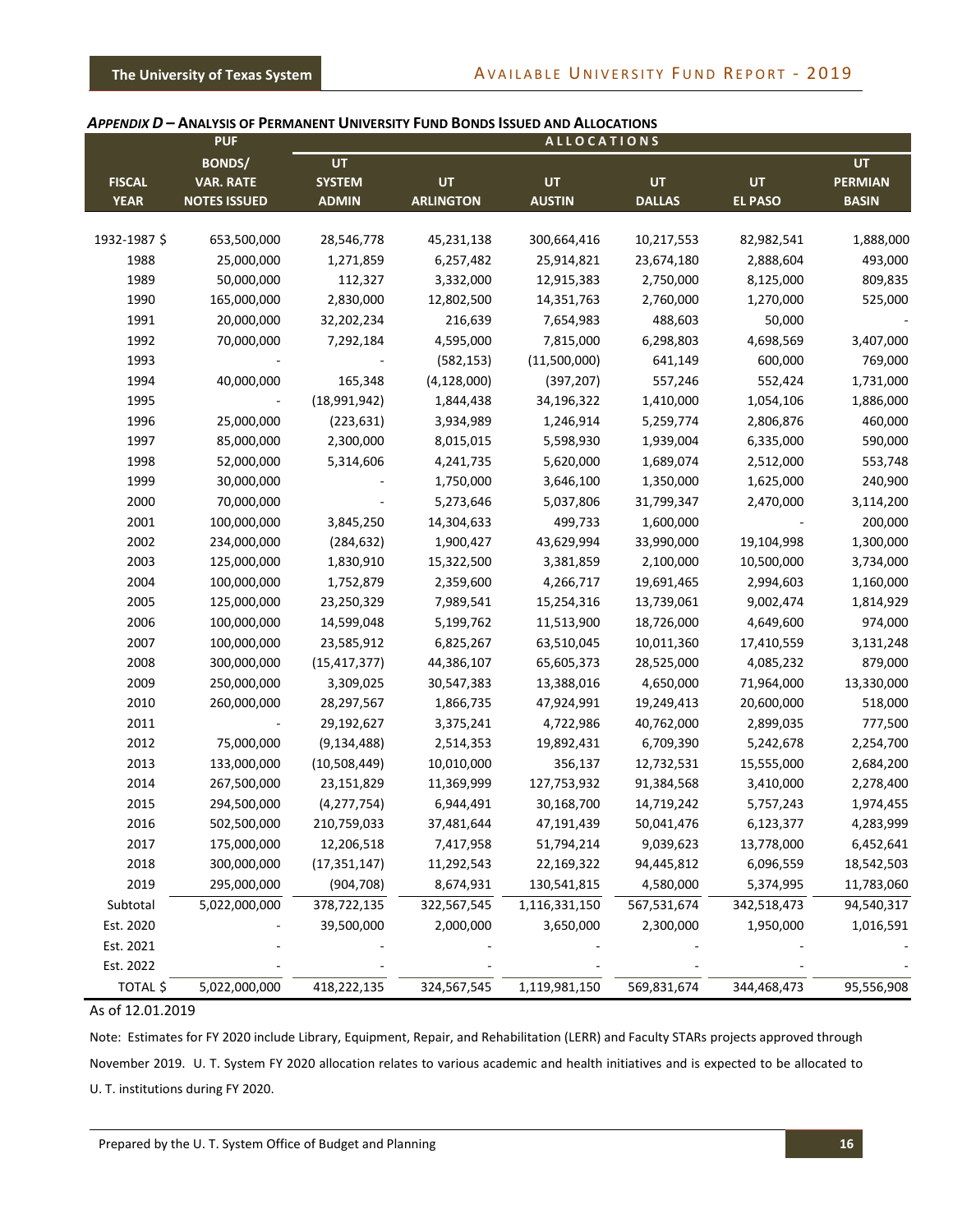|               |                          |                    | <b>ALLOCATIONS</b> |                     |                        |
|---------------|--------------------------|--------------------|--------------------|---------------------|------------------------|
|               | UT                       |                    |                    |                     |                        |
| <b>FISCAL</b> | <b>RIO GRANDE</b>        | UT                 | <b>UT</b>          | <b>UT</b>           | <b>UTMB</b>            |
| <b>YEAR</b>   | <b>VALLEY</b>            | <b>SAN ANTONIO</b> | <b>TYLER</b>       | <b>SOUTHWESTERN</b> | <b>GALVESTON</b>       |
| 1932-1987 \$  | $\overline{\phantom{a}}$ | 4,388,110          | 4,694,394          | 60,748,967          | 68,371,021             |
| 1988          |                          | 4,830,546          | 580,300            | 16,454,523          | 2,660,527              |
| 1989          |                          | 14,258,390         | 303,000            | 2,236,000           | 20,925,000             |
| 1990          |                          | 4,332,490          | 423,000            | 21,649,051          | 1,087,000              |
| 1991          |                          | 500,000            | 11,800,000         | 500,000             |                        |
|               |                          |                    |                    | 3,216,000           | 4,125,000<br>2,943,204 |
| 1992          |                          | 3,700,000          | 1,038,000          |                     |                        |
| 1993          |                          | 599,120            | 360,000            | 20,925,000          | 648,000                |
| 1994          |                          | 500,000            | 985,482            | 800,000             | (504,000)              |
| 1995          |                          | 1,216,200          | 719,716            | 375,000             | 393,540                |
| 1996          |                          | 13,537,160         | 410,000            | 22,461,000          | 1,721,000              |
| 1997          |                          | 7,754,433          | 4,847,000          | 4,500,000           | 2,272,000              |
| 1998          |                          | 241,000            | 670,000            | 5,700,000           | 451,115                |
| 1999          |                          | 1,150,000          | 225,000            | (1,462,990)         | 1,350,000              |
| 2000          |                          | 51,032,154         | 1,030,000          | 2,350,000           | 2,094,855              |
| 2001          |                          | 55,750             | 14,500,000         | 89,000,000          | 4,192,000              |
| 2002          |                          | 56,390,000         | 1,050,000          | 1,800,000           | 1,909,000              |
| 2003          |                          | 2,446,303          | 2,970,474          | 2,400,000           | 20,165,489             |
| 2004          |                          | 2,902,500          | 13,135,000         | 2,100,000           | 2,720,857              |
| 2005          |                          | 7,851,307          | 2,549,776          | 3,400,000           | 7,630,000              |
| 2006          |                          | 3,200,000          | 1,200,000          | 6,418,517           | 4,398,182              |
| 2007          |                          | 49,152,183         | 9,445,152          | 48,390,000          | 4,844,369              |
| 2008          |                          | 2,629,903          | 1,500,000          | 6,730,000           | 3,497,011              |
| 2009          |                          | 2,225,676          | 1,310,979          | 3,145,000           | 3,826,107              |
| 2010          |                          | 2,020,000          | 506,768            | 2,760,000           | 2,050,000              |
| 2011          |                          | 1,974,006          | 877,465            | 7,798,666           | 5,383,077              |
| 2012          |                          | 25,902,064         | 1,227,460          | 10,662,964          | 1,911,931              |
| 2013          |                          | 2,847,360          | 4,983,300          | 8,123,017           | 1,978,944              |
| 2014          | 19,898,597               | 4,289,270          | 954,543            | 1,205,000           | 2,418,438              |
| 2015          | 63,422,600               | 3,898,649          | 7,090,500          | 19,202,307          | 35,816,597             |
| 2016          | 96,795,623               | 10,014,834         | 12,211,208         | 50,749,449          | 3,200,000              |
| 2017          | 6,691,946                | 14,512,494         | 3,862,500          | 5,318,589           | 12,752,201             |
| 2018          | 26,534,029               | 6,397,124          | 2,935,871          | 5,450,000           | 5,944,649              |
| 2019          | 13,077,552               | 7,104,746          | 1,077,963          | 46,950,000          | 5,101,294              |
| Subtotal      | 226,420,347              | 313,853,772        | 111,474,851        | 482,056,060         | 238,278,408            |
| Est. 2020     | 2,320,000                | 2,500,000          | 1,038,409          | 2,200,000           | 2,300,000              |
| Est. 2021     |                          |                    |                    |                     |                        |
| Est. 2022     |                          |                    |                    |                     |                        |
| TOTAL \$      | 228,740,347              | 316, 353, 772      | 112,513,260        | 484,256,060         | 240,578,408            |

#### **APPENDIX D - ANALYSIS OF PERMANENT UNIVERSITY FUND BONDS ISSUED AND ALLOCATIONS (CONTINUED)**

#### As of 12.01.2019

Note: Estimates for FY 2020 include Library, Equipment, Repair, and Rehabilitation (LERR) and Faculty STARs projects approved through November 2019.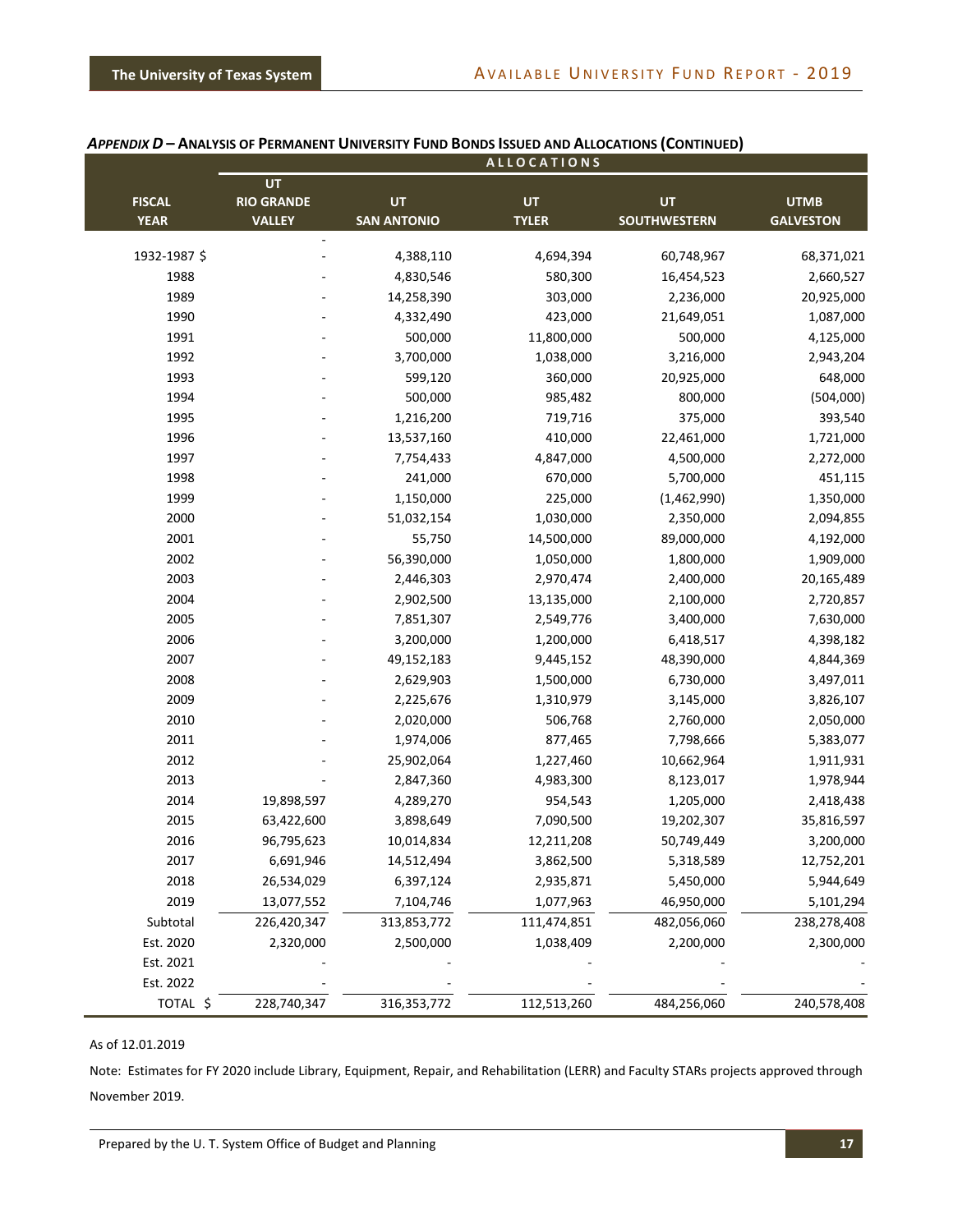|               |                |                    | <b>ALLOCATIONS</b> |              |                            |
|---------------|----------------|--------------------|--------------------|--------------|----------------------------|
| <b>FISCAL</b> | <b>UTHSC</b>   | <b>UTHSC</b>       | <b>UT</b>          | <b>UTHSC</b> | <b>TOTAL</b><br><b>ALL</b> |
| <b>YEAR</b>   | <b>HOUSTON</b> | <b>SAN ANTONIO</b> | <b>MD ANDERSON</b> | <b>TYLER</b> | <b>INSTITUTIONS</b>        |
| 1932-1987 \$  | 25,163,706     | 22,928,764         | 14,572,125         | 1,261,000    | 671,658,513                |
| 1988          | 4,063,843      | 3,873,813          | 2,997,040          | 592,349      | 96,552,887                 |
| 1989          | 2,388,000      | 13,363,927         | 5,923,000          | 1,150,000    | 88,591,862                 |
| 1990          | 3,755,000      | 9,440,399          | (1,410,000)        | 1,490,000    | 75,306,203                 |
| 1991          |                | 2,943,417          |                    |              | 60,480,876                 |
| 1992          | 4,399,000      | 2,261,582          | 963,000            | 3,200,200    | 55,827,542                 |
| 1993          | 856,000        | 30,000             | 29,452             | 917,000      | 14,292,568                 |
| 1994          | 3,500,000      | (124, 160)         | 545,000            | 5,730,000    | 9,913,133                  |
| 1995          | 950,000        | (823,000)          | 414,000            | 603,000      | 25,247,380                 |
| 1996          | 2,000,000      | (61, 917)          | 556,555            | 746,628      | 54,855,348                 |
| 1997          | 1,100,000      | 11,140,200         | 2,133,315          | 2,093,650    | 60,618,547                 |
| 1998          | 1,695,000      | 6,200,000          |                    | 502,500      | 35,390,778                 |
| 1999          | 11,850,000     | (519,000)          | 1,263,000          | 1,350,000    | 23,818,010                 |
| 2000          | 20,504,148     | 10,699,712         | 32,097,915         | 3,720,000    | 171,223,783                |
| 2001          | (200, 433)     | 16,000,000         | (128)              | 2,370,000    | 146,366,805                |
| 2002          | 2,015,763      | 16,520,290         | 1,219,349          | 1,999,022    | 182,544,211                |
| 2003          | 51,714,373     | 8,700,000          | 2,051,048          | 805,472      | 128,122,428                |
| 2004          | 2,290,000      | 2,800,000          | 403,000            | 2,284,531    | 60,861,152                 |
| 2005          | 2,500,000      | 4,520,000          | 1,897,485          | 1,850,000    | 103,249,218                |
| 2006          | 11,866,911     | 590,000            | 3,070,000          | 2,000,000    | 88,405,920                 |
| 2007          | 61,914,307     | 53,899,588         | 5,839,000          | 2,355,476    | 360,314,466                |
| 2008          | 22,546,376     | 12,503,197         | 33,400,000         | 2,150,000    | 213,019,822                |
| 2009          | 4,466,929      | 14,649,981         | 4,873,560          | 11,994,995   | 183,681,651                |
| 2010          | 4,760,000      | 2,108,100          | 4,559,997          | 1,260,000    | 138,481,571                |
| 2011          | 3,065,994      | 5,436,151          | 8,105,373          | 2,118,070    | 116,488,191                |
| 2012          | 2,095,604      | 22,768,325         | 5,397,958          | 25,853,700   | 123,299,071                |
| 2013          | 2,945,661      | 125,054,375        | 7,594,485          | 5,250,000    | 189,606,562                |
| 2014          | 3,427,216      | 62,145,300         | 9,229,448          | 3,875,000    | 366,791,539                |
| 2015          | 5,942,478      | 59,809,000         | 6,380,484          | 3,080,000    | 259,928,993                |
| 2016          | 9,839,306      | 4,519,330          | 13,467,139         | 10,277,000   | 566,954,856                |
| 2017          | 11,006,005     | 14,580,000         | 10,868,184         | 41,870,214   | 222,151,088                |
| 2018          | 5,384,590      | 33,342,550         | 6,032,225          | 2,550,000    | 229,766,630                |
| 2019          | 6,659,180      | 1,083,284          | 4,683,730          | 2,431,148    | 248,218,990                |
| Subtotal      | 296,464,957    | 542,383,208        | 189,156,740        | 149,730,955  | 5,372,030,593              |
| Est. 2020     | 2,250,000      | 2,300,000          | 1,950,000          | 2,725,000    | 70,000,000                 |
| Est. 2021     |                |                    |                    |              |                            |
| Est. 2022     |                |                    |                    |              |                            |
| TOTAL \$      | 298,714,957    | 544,683,208        | 191,106,740        | 152,455,955  | 5,442,030,593              |

#### APPENDIX D - ANALYSIS OF PERMANENT UNIVERSITY FUND BONDS ISSUED AND ALLOCATIONS (CONTINUED)

#### As of 12.01.2019

Note: Estimates for FY 2020 include Library, Equipment, Repair, and Rehabilitation (LERR) and Faculty STARs projects approved through November 2019.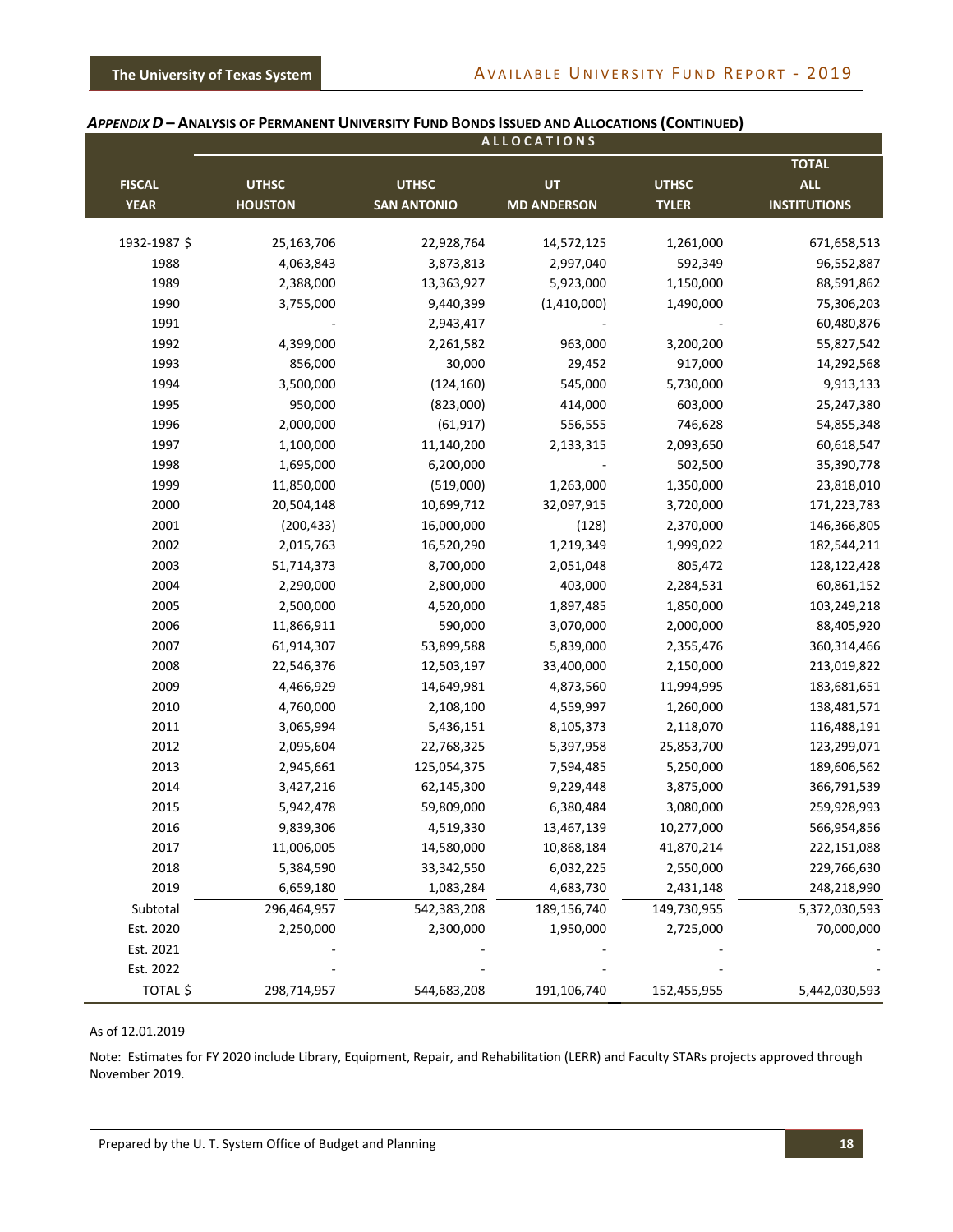#### <span id="page-21-0"></span>*APPENDIX E* **– ANALYSIS OF ESTIMATED PERMANENT UNIVERSITY FUND BOND DEBT SERVICE**

|                          |                   |             | <b>FISCAL YEAR</b> |             |             |  |
|--------------------------|-------------------|-------------|--------------------|-------------|-------------|--|
| <b>INSTITUTION</b>       | 2018              | 2019        | 2020               | 2021        | 2022        |  |
| UT System Administration | \$<br>14,894,661  | 17,616,001  | 22,177,618         | 23,778,160  |             |  |
|                          |                   |             |                    |             | 26,629,723  |  |
| UT Arlington             | 10,659,727        | 13,024,476  | 16,036,967         | 16,329,580  | 18,088,689  |  |
| <b>UT Austin</b>         | 27,165,111        | 39,300,730  | 49,097,792         | 53,257,349  | 55,882,763  |  |
| <b>UT Dallas</b>         | 23,599,803        | 28,185,602  | 33,280,134         | 35,982,372  | 37,397,526  |  |
| UT El Paso               | 10,424,453        | 12,592,599  | 15,680,590         | 17,017,141  | 17,417,608  |  |
| UT Permian Basin         | 3,239,544         | 4,500,604   | 5,455,310          | 5,901,567   | 6,497,286   |  |
| UT Rio Grande Valley     | 9,972,002         | 12,547,139  | 15,762,832         | 17,160,383  | 19,186,822  |  |
| UT San Antonio           | 11,709,411        | 14,251,913  | 14,364,736         | 15,584,722  | 12,659,032  |  |
| UT Tyler                 | 3,909,170         | 4,682,447   | 5,811,687          | 5,214,006   | 5,734,694   |  |
| UT Southwestern          | 12,867,684        | 17,956,956  | 22,451,754         | 17,618,757  | 19,552,866  |  |
| <b>UTMB Galveston</b>    | 5,990,441         | 7,319,164   | 9,046,494          | 9,511,264   | 10,493,270  |  |
| <b>UTHSC Houston</b>     | 11,202,667        | 13,024,476  | 14,940,422         | 16,243,635  | 17,997,178  |  |
| UTHSC San Antonio        | 21,952,884        | 26,162,603  | 32,183,589         | 33,719,150  | 36,329,896  |  |
| UT MD Anderson           | 7,365,889         | 8,933,017   | 9,019,081          | 9,769,100   | 10,828,810  |  |
| UTHSC Tyler              | 6,026,637         | 7,205,513   | 8,827,185          | 9,396,671   | 10,340,751  |  |
|                          | \$<br>180,980,084 | 227,303,240 | 274,136,191        | 286,483,857 | 305,036,914 |  |

#### As of 12.01.2019

Note: This schedule includes estimated allocations of PUF bond debt service paid by the AUF. In reality, the debt is not serviced by individual institutional allocations, but as a Systemwide total. The allocation is based on a rolling 20-year average of PUF appropriations received by each institution.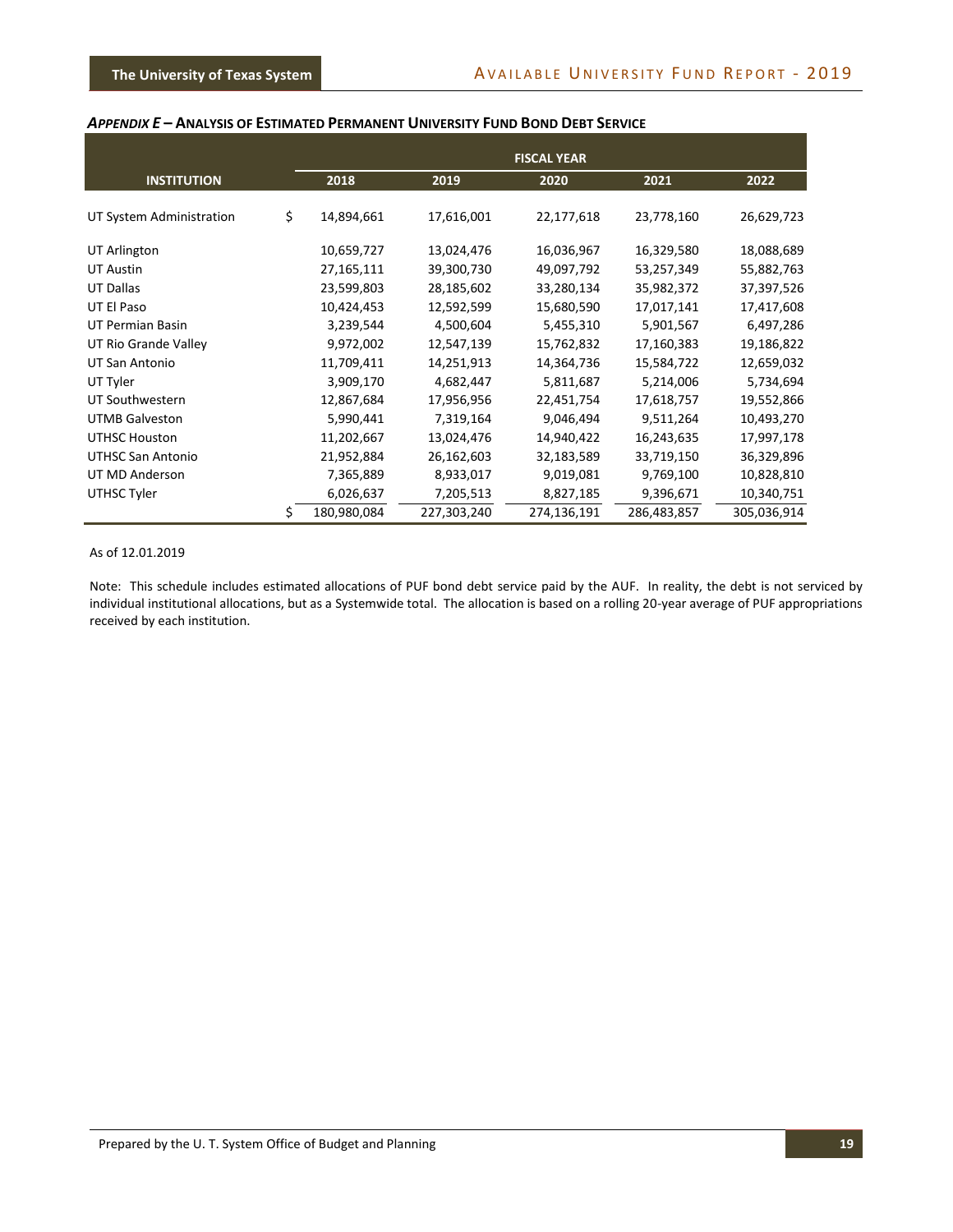#### <span id="page-22-0"></span>*APPENDIX F* **– U. T. SYSTEM ADMINISTRATION APPLICATION OF AVAILABLE UNIVERSITY FUND**

The University of Texas System Administration depends on funding from the AUF for needs such as major repairs

and rehabilitation, equipment, maintenance and operation, salaries, and support for units that provide assistance to the Board of Regents and the U. T. institutions.

The categories of spending from the AUF are shown in *Table 4* and are explained further in the following sections.

|                                           |                            | Table 4                    |  |
|-------------------------------------------|----------------------------|----------------------------|--|
| U. T. System Administration - Uses of AUF |                            |                            |  |
|                                           | <b>FY 2019</b><br>(Actual) | <b>FY 2020</b><br>(Budget) |  |
| <b>Administration</b>                     |                            |                            |  |
| <b>Board of Regents</b>                   | Ś<br>2,146,319             | \$2,245,108                |  |
| <b>System Operations</b>                  | 50,317,741                 | 45,198,472                 |  |
| <b>Direct Campus Support</b>              | 41,484,203                 | 42,557,676                 |  |
| <b>Information Security</b>               | 16,900,000                 |                            |  |
| <b>Total Administration</b>               | \$110,848,263              | \$90,001,256               |  |
|                                           |                            |                            |  |
| <b>External Audit</b>                     | Ś<br>1,846,737             | 1,998,744                  |  |
| System Initiative                         |                            | \$5,000,000                |  |

#### *ADMINISTRATION*

**Board of Regents**. This budget item supports operations of the staff and other expenses associated with the activities of the Office of the Board of

Regents. This item includes associated staff benefits. No AUF is expensed or budgeted for Board travel, food or meeting arrangements.

**System Administration Operations**. As directed by *Texas Education Code* Section 65.16, U. T. System Administration is the central administrative office providing oversight, coordination, leadership and administrative support for the fourteen institutions of the U. T. System. Among the areas requiring more specialized expertise, which can be more efficiently provided by a central administrative unit, are compliance management, internal audit, legal counsel, intellectual property protection, governmental relations, policy planning and development for academic and health-related programs, and various business operation support activities. The business operations include financial reporting, historically underutilized businesses program, budget, finance, human resources, employee benefits, security, planning of facilities, information resources, and real estate. U. T. System Administration also provides assistance to the development programs of the institutions. The amount reported is inclusive of associated staff benefits.

**Direct Campus Support**. U. T. System Administration also administers a shared administrative computing system (ERP) and provides relief from Systemwide shared technology, risk, and digital library assessments. The amount reported is inclusive of associated staff benefits.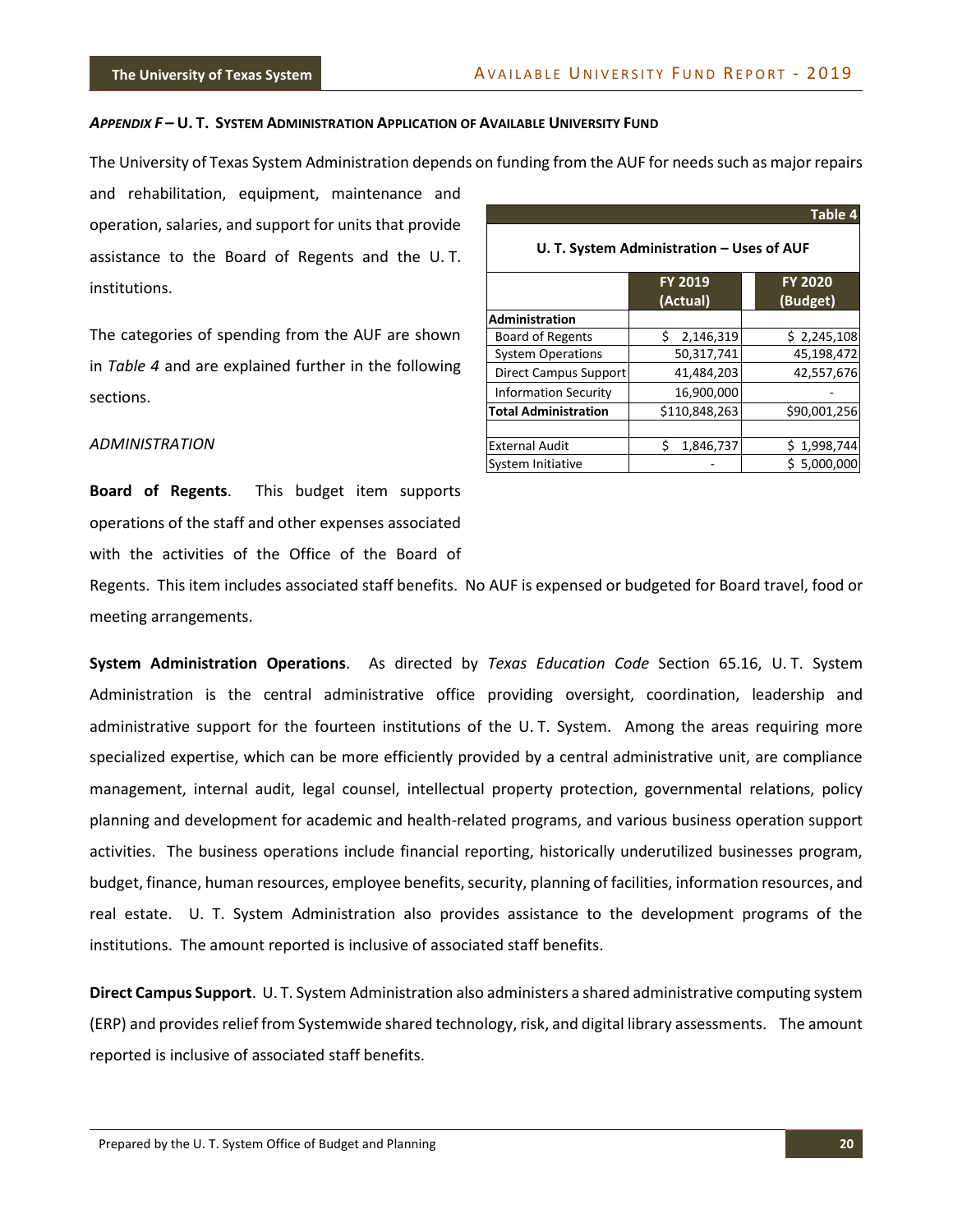#### APPENDIX F-U. T. SYSTEM ADMINISTRATION APPLICATION OF AVAILABLE UNIVERSITY FUND (CONTINUED)

**Information Security**. In FY 2019, the Board of Regents approved \$16.9 million to expand the capabilities of the Intrusion Detection System, upgrade the vulnerability scanning service, and license a suite of other information security-related products. These expenditures fall within U. T. System Administration's statutory role of "oversight and coordination of the activities of the system and each component institution within the system" as they enhance the overall security of the U. T. System information technology infrastructure.

#### *EXTERNAL AUDIT*

The Board of Regents continues to engage an external audit firm to conduct an audit of the annual financial report of the U. T. System. This cost is expected to be recurring.

#### *SYSTEM INITIATIVE*

In FY 2020, the Board of Regents approved \$5.0 million to provide continued funding for the cooperative initiative with the National Council of Science and Technology (CONACYT) of Mexico to promote and strengthen relations between the United States and Mexico in regard to higher education and research.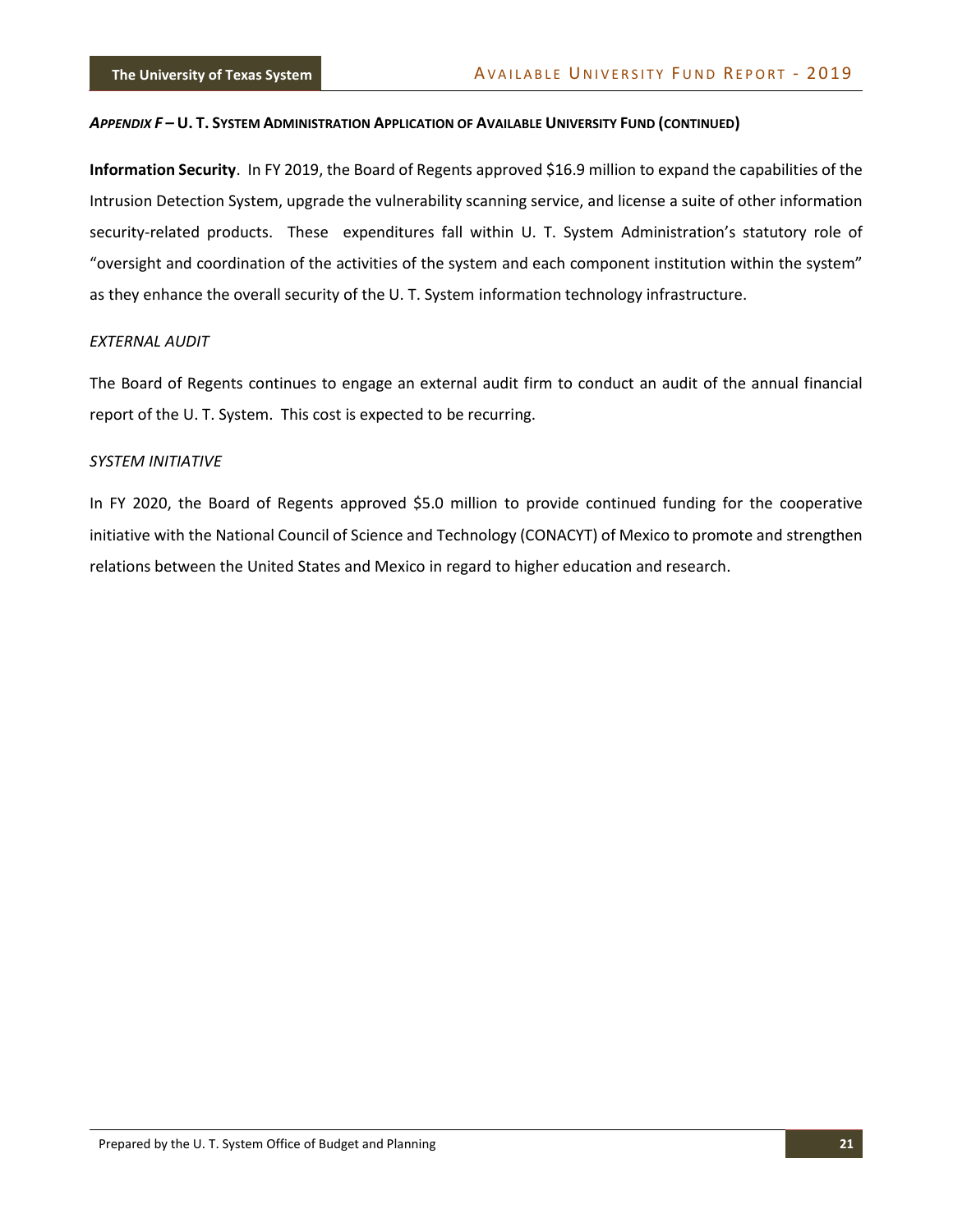<span id="page-24-0"></span>

|                                                                     | <b>Actual</b><br>FY 2019 | <b>Budget</b><br>FY 2020* |
|---------------------------------------------------------------------|--------------------------|---------------------------|
| <b>EXCELLENCE IN MISSION</b>                                        |                          |                           |
| <b>INSTRUCTIONAL EXCELLENCE</b>                                     |                          |                           |
| <b>Enhanced Academic Programs</b>                                   | \$83,722,303             | \$193,761,850             |
| <b>Instructional Program Services</b>                               | 6,570,290                | 5,560,098                 |
| Instructional Initiatives and Programs                              | 2,652,800                | 24,639,308                |
| Academic Infrastructure (Libraries, Instructional Technology)       | 37,024,881               | 35,884,000                |
| <b>Student Programs and Services</b>                                | 15,348,980               | 6,876,893                 |
| <b>RESEARCH EXCELLENCE</b>                                          |                          |                           |
| <b>Research Competitiveness</b>                                     | 19,303,588               | 14,407,057                |
| <b>OUTREACH EXCELLENCE</b>                                          |                          |                           |
| Academic Program/Community Interface                                | 5,647,268                | 2,904,811                 |
| <b>TOTAL</b>                                                        | 170,270,110              | 284,034,017               |
| <b>RECRUITMENT AND RETENTION OF TALENT</b>                          |                          |                           |
| Faculty                                                             | 11,067,393               | 2,816,776                 |
| K-12 Outreach and Undergraduate Students                            | 19,191,195               | 24,715,566                |
| <b>Graduate Students</b>                                            | 42,341,587               | 41,196,972                |
| <b>TOTAL</b>                                                        | 72,600,175               | 68,729,314                |
| INSTITUTIONAL ACCOUNTABILITY AND ENHANCED CONNECTIONS TO THE PUBLIC | 74,136,141               | 43,433,752                |
| <b>DELL MEDICAL SCHOOL</b>                                          | 62,209,191               | 25,010,190                |
| SYSTEMWIDE TECHNOLOGY AND TELECOMMUNICATIONS FUND                   | 8,650,155                | 2,819,727                 |
| <b>TOTAL</b>                                                        | \$387,865,772            | \$424,027,000             |

\* At their August 2019 meeting, the Board of Regents made a one-time change in the excellence distribution to U. T. Austin increasing the total funds available from \$424,027,000 as presented in the budget to \$451,487,000. The budgeted total above does not reflect that increase. U. T. Austin will determine the appropriate use of those funds at a future date.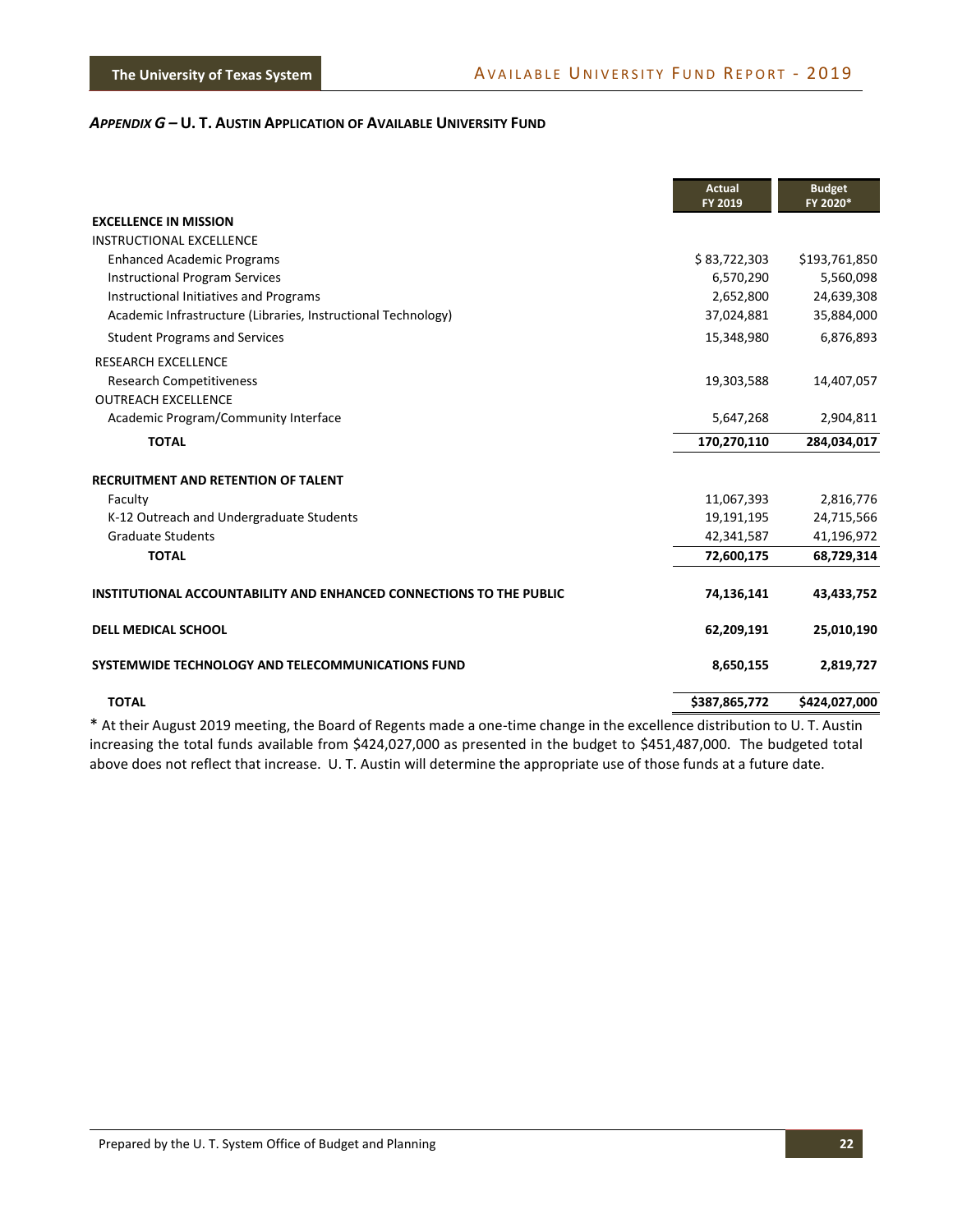#### **EXPLANATION OF U. T. AUSTIN AUF EXPENDITURES**

The mission of U. T. Austin is to achieve excellence in the interrelated areas of undergraduate education, graduate education, research and public service. And all sources of funds (appropriated, AUF, tuition, grants, and gifts) are expended to this end.

According to the *Texas Constitution*, one of the permitted uses of the AUF is the support and maintenance of U. T. Austin. Over the years, the AUF has provided the margin of excellence that permits U. T. Austin to achieve and maintain its place as one of the premier public institutions of higher education in the nation. The margin of excellence and operations support of U. T. Austin are described below:

#### **EXCELLENCE IN MISSION:**

#### *INSTRUCTIONAL EXCELLENCE*

**Enhanced Academic Programs.** Academic initiatives at the college and departmental level enhanced by the AUF include curriculum innovation, development of new degree programs, interdisciplinary program planning and coordination, honors programs, internship programs, academic technology and facility support, K-12 and community outreach activities, and continuing education. For FY 2020, it also includes reserves to be allocated by executive leadership.

**Instructional Program Services.** These services include educational innovation, student success initiatives, college computing services, instructional and technology enhanced teaching support, provision of Web-based student-faculty communication platforms, teaching effectiveness services, credit by examination, new and experienced faculty training, assessment methods, student course-instructor evaluations, the U. T. Elementary School, and coordination of U. T. Austin institution-wide K-12 activities.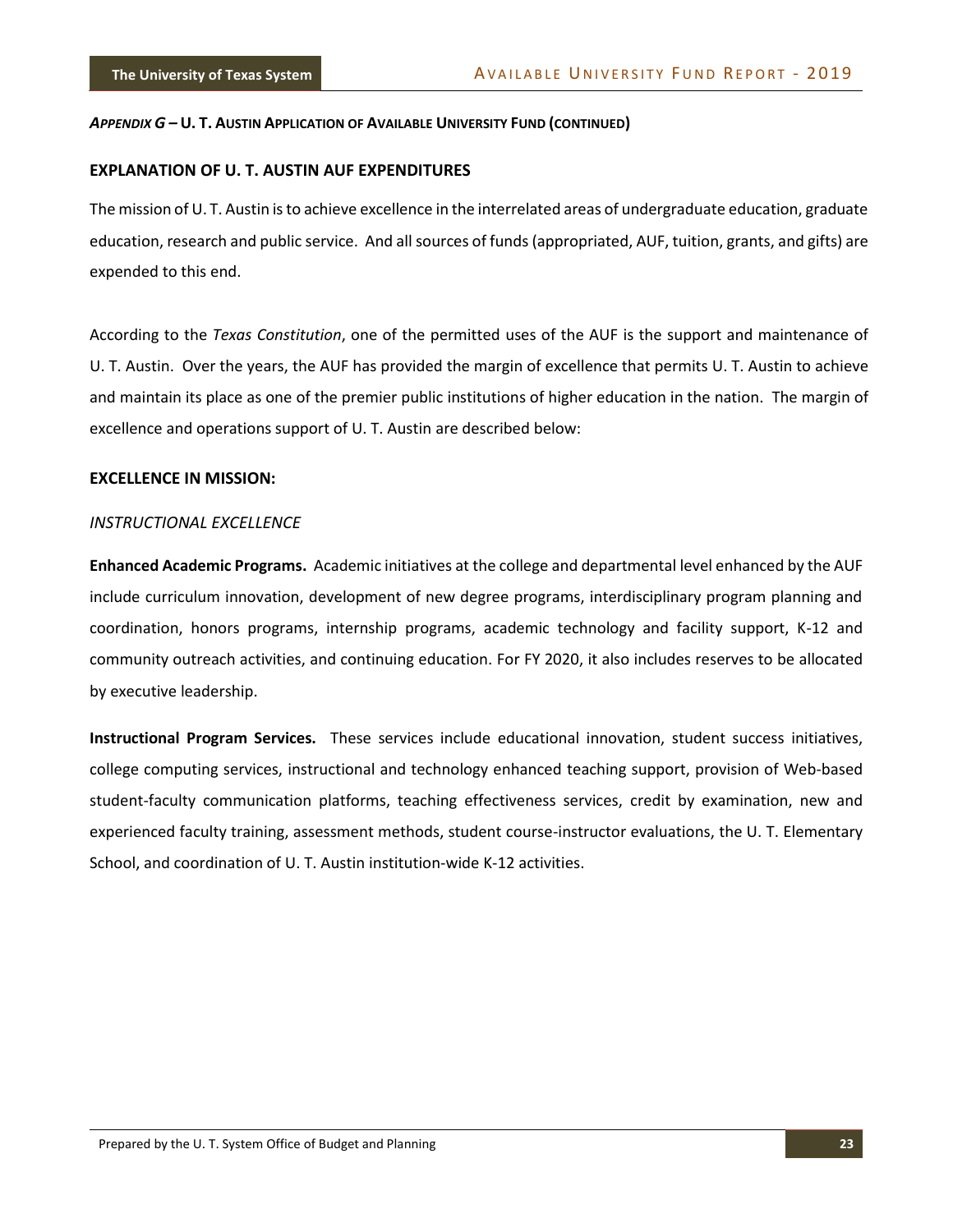**Instructional Initiatives and Programs.** The School of Undergraduate Studies was developed to enhance the education for all undergraduates through core curriculum, advising, learning communities, signature courses, interdisciplinary programs, and research. Other instructional initiatives and programs include course transformation and innovation as well as visiting lecturers. Students have access to specialized centers for design and creative technology; pharmacy and nursing experiences; and fine arts productions. FY 2020 also includes funds for the Provost's experiential learning initiative as well as support for Texas Student Media.

**Academic Infrastructure (Libraries and Instructional Technology).** Instructional technology services include providing access to computing, voice and data networks, internet, and email. Library services include access to comprehensive print and digital resources supporting all disciplines, and access to specialized collections within the Humanities Research Center and the Benson Latin American Collection.

**Student Programs and Services.** These services encompass new student orientation, career services, welcoming and mentoring programs, enrollment management, student organizations, campus and community involvement, Greek life, services for students with disabilities, student governance, judicial services, and volunteer and service learning. FY 2020 includes funding for the Center for Career Exploration and Development to help students achieve the skills, experiences, and co-curricular knowledge needed for life after graduation.

#### *RESEARCH EXCELLENCE*

**Research Competitiveness.** Support is provided for the critical research infrastructure required for faculty to be competitive for federal, state, and private sector research grant funding, to meet the ever increasing regulatory and compliance requirements associated with this external funding, to provide specialized services for areas such as animal care and high performance computing, and to help support research centers and institutes targeting areas critical to the economic development of Texas and the nation.

#### *OUTREACH EXCELLENCE*

**Academic Program/Community Interface.** These programs help define and characterize the role of a flagship institution within the larger community and include such units as: Texas Performing Arts, Blanton Museum, and Winedale Historical Center.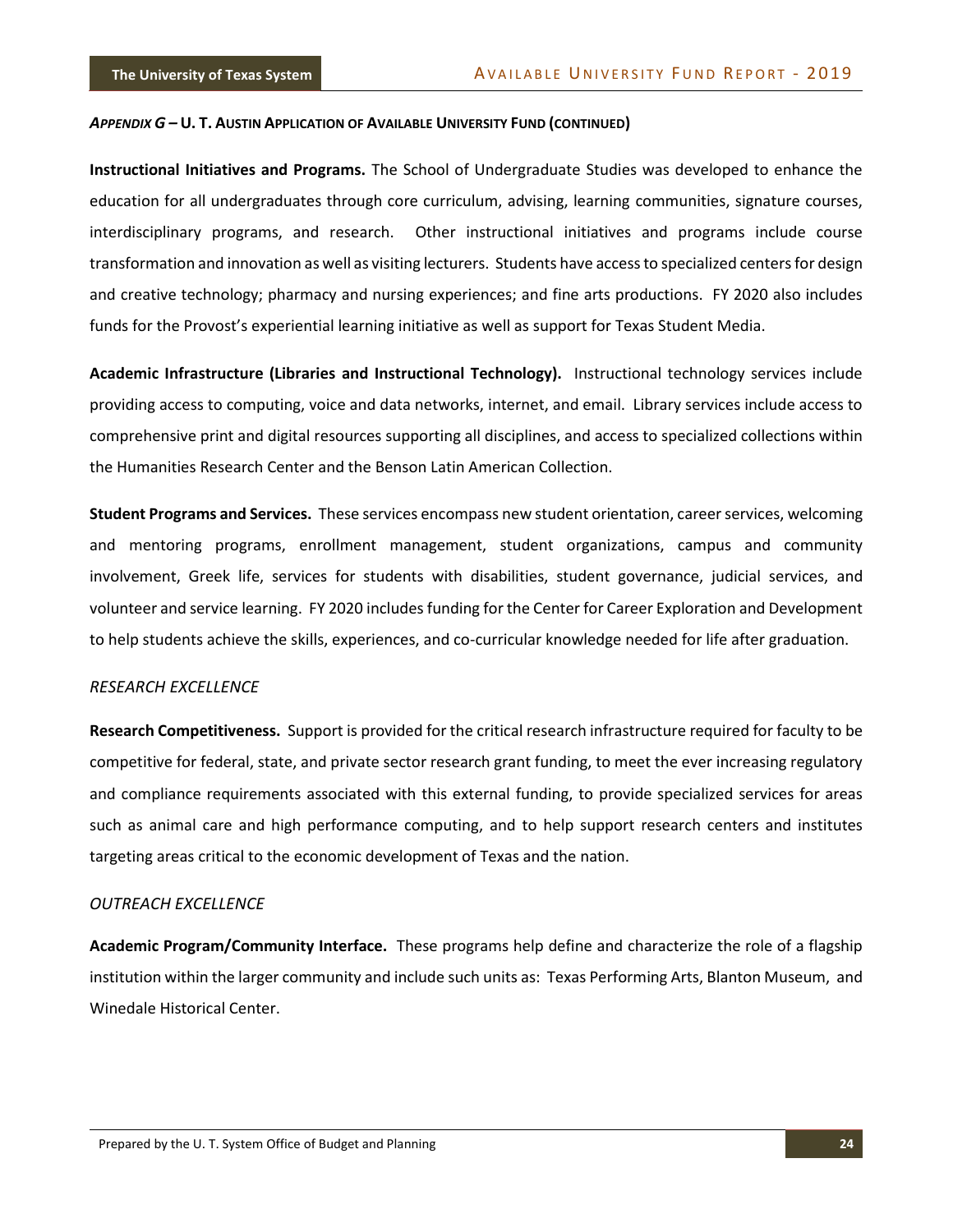#### **RECRUITMENT AND RETENTION OF TALENT:**

#### *FACULTY*

U. T. Austin is committed to continuing to advance as one of the world's finest universities. Achieving this goal is directly connected to our ability to recruit and retain faculty of the highest caliber. U. T. Austin must compete for this top talent.

#### *K-12 OUTREACH AND UNDERGRADUATE STUDENTS*

Funds for various admission, scholarship, and retention programs help ensure the quality and diversity of students and make a high quality education affordable and accessible to qualified students. The University Outreach Centers provide an intensive college preparatory program for under-represented students beginning in eighth grade and continuing through high school. The purpose is to increase the number of educationally disadvantaged students who graduate from Texas high schools prepared to matriculate and be successful in Texas colleges and universities.

#### *GRADUATE STUDENTS*

The intellectual and research accomplishments of U. T. Austin depend critically on its ability to recruit and retain the very best graduate students from across the nation. These funds provide the scholarships, fellowships and infrastructure support necessary for U. T. Austin to compete with its peer institutions for these excellent students. Funding in FY 2020 includes support for the graduate student investment initiative providing fellowship funds to selective colleges/programs to improve quality of students and to enable graduate student support/funding packages competitive with peer universities.